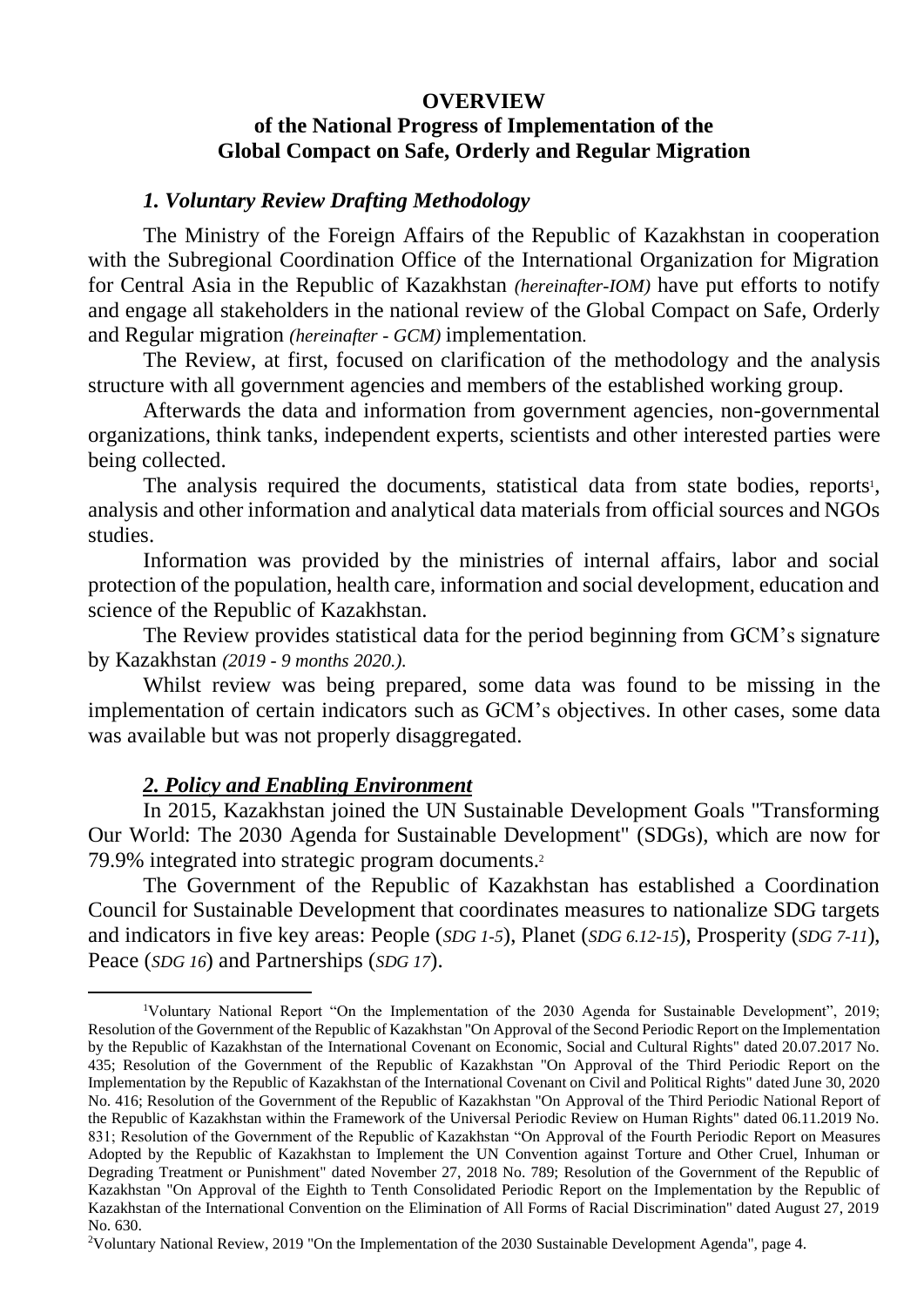Migration policy issues fit within People and Prosperity program areas.

The state takes certain measures towards establishing the enabling conditions for migrants to exercise their human, economic and social capacity, thereby **contributing to sustainable development at the national level** (**GCM's Objective 19**: Create conditions for migrants and diasporas to fully contribute to sustainable development in all countries).

The GCM concept and guiding principles coincide extensively with the priorities outlined in Kazakhstan-2050 Development Strategy<sup>3</sup>, the 2025 Strategic Development Plan of the Republic of Kazakhstan<sup>4</sup>, and the Plan of the Nation: 100 Concrete Steps on Implementation of Five Institutional Reforms.<sup>5</sup> These state programs are aimed at strengthening human capital and improving the living conditions of the nationals, including contributors to migration.

The Government of the Republic of Kazakhstan is vested with drafting of the main areas of the state population migration policy and its implementation *(Article 8 of the Law of the Republic of Kazakhstan "On population Migration" dated 22.07.2011.).*

The Ministry of Labor and Social Protection of the Population of the Republic of Kazakhstan (hereinafter referred to as the MLSPP) is an authorized state body that exercises leadership in the field of population migration within its competence.<sup>6</sup>

The state policy on nationality, migration and refugees, interagency coordination, monitoring, analysis and migration monitoring is implemented by the Committee of the Migration Service of the Ministry of Internal Affairs of the Republic of Kazakhstan (hereinafter - the CMS of the Ministry of Internal Affairs).*<sup>7</sup>*

**The Migration Policy Concept for 2017-2021** *(hereinafter - Migration Policy Concept)* and **its Implementation Action Plan** are being are exercised in Kazakhstan**. 8**

The Concept defines migration policy's strategic goals, objectives and directions, envisages a **hybrid migration management system** for a systematic approach to all flows of external and internal migration in the interests of the country's socio-economic development; planning for and inviting foreign labor for demanding specific economic sectors under liberalized migration policy; a decreased level of irregular employment of foreign labor immigrants, including household workers, and an established modern system for migration flows registration for the prediction of migration processes and their effective control measures etc.

**Specific target indicators** were set up for such criteria as the share of foreign workers at enterprises, foreign labor quota, preserved share of qualified specialists among attracted foreign labor, share of employed oralmans, and fully covered state support measures for internal migrants arriving to the regions specified by the Government of the Republic of Kazakhstan.

Kazakhstan is a country of origin, transit and destination in the migration cycle.

<sup>&</sup>lt;sup>3</sup>Address of the President of the Republic of Kazakhstan, the Leader of the Nation, N.A. Nazarbayev to the People of Kazakhstan "Kazakhstan-2050 Strategy: a New Political Course of the Established State", Astana, 14.12.2012.

<sup>4</sup> Decree of the President of the Republic of Kazakhstan dated February 15, 2018 No. 636.

<sup>5</sup> Source: https://online.zakon.kz/document/?doc\_id=31977084#pos=4;-106.

<sup>6</sup> Article 11 of the Law of the Republic of Kazakhstan "On Population Migration", Resolution of the Government of the Republic of Kazakhstan "On some Issues of the Ministry of Labor and Social Protection of the Population of the Republic of Kazakhstan" dated 18.02.2017 No. 81.

<sup>&</sup>lt;sup>7</sup> Regulations on the Committee of the Migration Service of the Ministry of Internal Affairs of the Republic of Kazakhstan, approved by order of the Minister of Internal Affairs of the Republic of Kazakhstan dated 01.10.2014 No. 662.

<sup>8</sup> Resolution of the Government of the Republic of Kazakhstan dated 09.29.2017 No.602.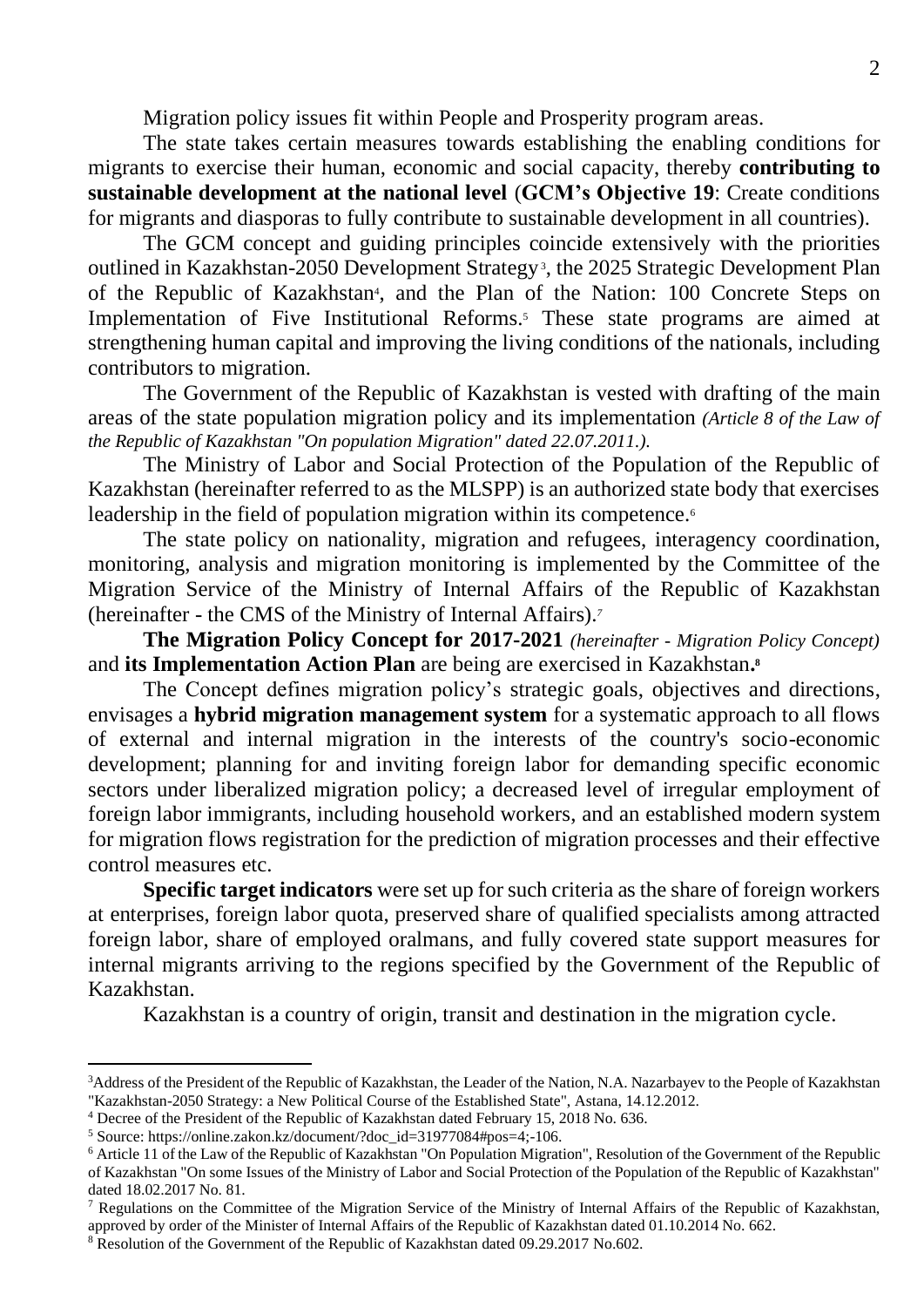"The countries of Central Asia have been major labour suppliers for the Russian Federation and Kazakhstan for nearly twenty years. The Eurasian migration corridor is set up between the countries of the region, on the one hand, and the Russian Federation and Kazakhstan, on the other hand, currently being the world's largest. The migration corridor serves for labor migration that engages from 2.7 to 4.2 million migrant workers or from 10% to 16% of the economically active population of Central Asia."<sup>9</sup>

Article 4 of the Law of the Republic of Kazakhstan "On Population Migration" reads out that the state population migration policy should rest upon the principles of recognition and guaranteeing the rights and freedoms of migrants under [the Constitution](https://online.zakon.kz/document/?doc_id=1005029) of the Republic of Kazakhstan, laws and international treaties.

[The entry, exist and stay of immigrants](https://online.zakon.kz/document/?doc_id=31120838) on the territory of the country is set out in the Laws of the Republic of Kazakhstan "On Population Migration" of 22.07.2011, "On Legal Status of Foreigners" of 19.06.1995, "On Informatization" of 24.11.2015 and other regulatory legal acts.

In 2019, over 6 million foreigners **arrived** in the country, including 5.7 million or 90% from the Commonwealth of Independent States (CIS) *(Uzbekistan - 2.4 million, Russia - 1.6 million, Kyrgyzstan - 699 thousand, etc.)* and 642 000 from foreign countries *(China – 98 thousand, Germany – 89.8 thousand, Turkey - 59 thousand, India – 38.8 thousand, etc.)*.

Out of the registered 1.6 million foreigners 925 000 came for private business, 481 400 came to work, 44 900 – for tourism, 30 700 – on business, and 32 500 for study.

For nine months of 2020, about 3 million foreigners arrived, including 2.8 mln. from the CIS countries (Uzbekistan - 1.3 million, Russia - 688 thousand, Kyrgyzstan - 567 thousand, Tajikistan - 191 thousand, others) and 149 thousand from far away countries (Turkey – 39.2 thousand, China - 21.0 thousand, India - 14.2 thousand, Mongolia - 4.4 thousand, etc.).

The temporary residence permits were received by 262.1 thousand foreigners, including 143.8 thousand who came for work, 10.2 thousand - for study, 4.6 thousand – for tourism, 3.5 thousand – for official affairs, and 99.9 thousand people for other purposes.

The Strategic Development Plan of the Republic of Kazakhstan until 2025 provides for "the simplification of migration control and visa processing procedures" (*initiative 3.35)*.

After the GCM signature, the work continued to improve migration legislation, simplify the visa regime, invitation issuance procedure, entry and registration of arriving foreigners, and modernize visa and migration portal (VMP).

As part of the instruction of the Head of State, the temporary registration was regulatorily abolished for every category of foreigners in the country for under 30 days. Now the host, within three working days from the date of foreigners' arrival, is obliged to inform the internal affairs bodies about the immigrants staying with them. At the same time, a foreigner himself does not apply to the internal affairs bodies for registration.

Foreigners staying over 30 days will have to get a temporary residence permit without visa prerequisites. The notification mechanism is fully automated via the VMP online.

Citizens of 73 countries can enter the country without visas for under 30 days (*54 unilaterally, 19 bilaterally*).

<sup>&</sup>lt;sup>9</sup>Report "Impact of the COVID - 19 pandemic on migrants and remittances in Central Asia", p. 8. IOM project "Asian Regional Migration Program", andSource: https://kazakhstan.iom.int/publications.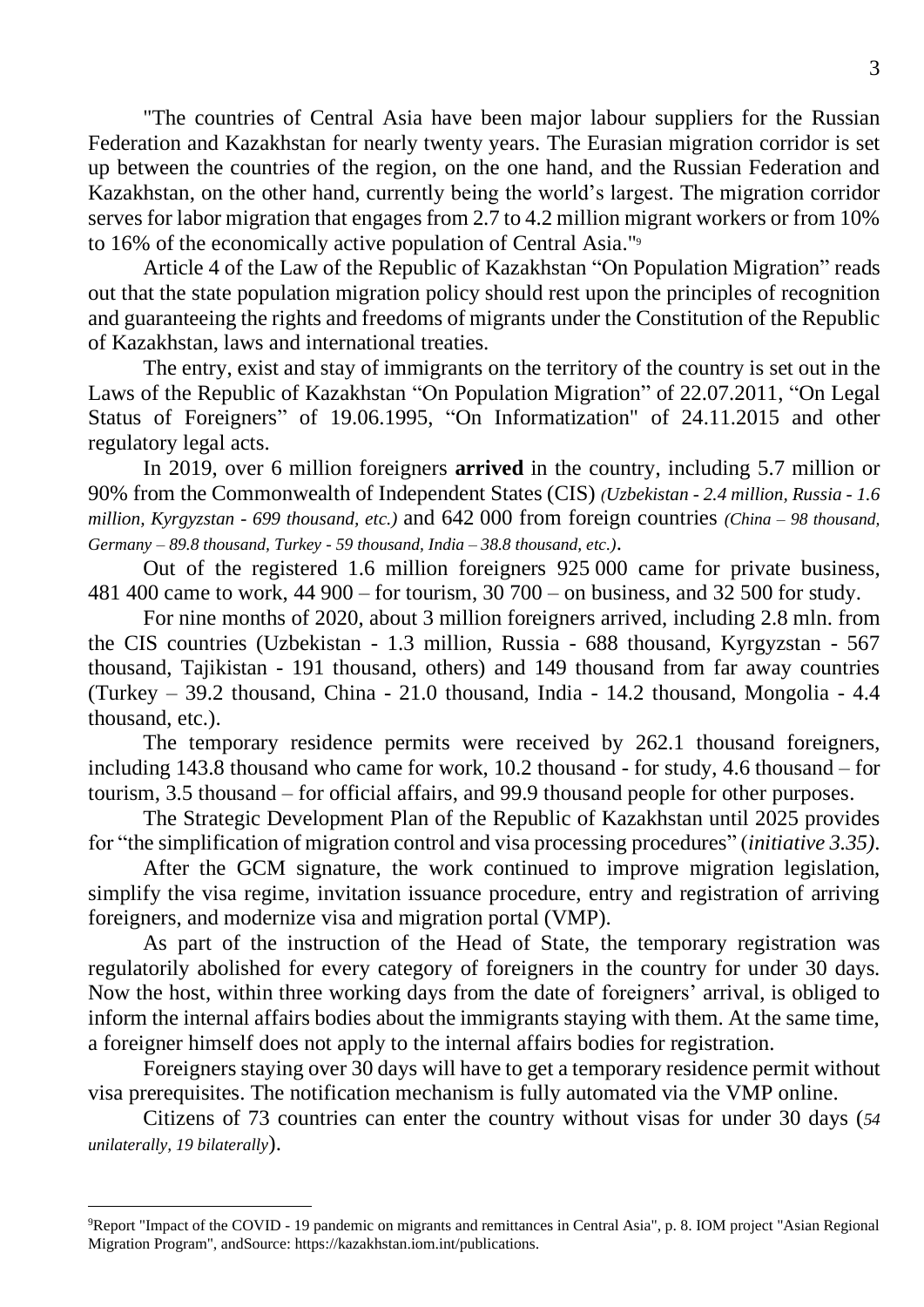To improve the quality of public services across the regions of the country, Migration Service Centers have been established. This has made it possible to shorten the time required for permit issuance from 5-7 days to several hours. Also, direct communication with permit issuing police officers was eliminated, thus reducing corruption risks in this area.

Visas are issued upon an invitation in the territory of the country by the migration service or foreign institutions.

The Ministry of Foreign Affairs and foreign institutions of the Republic of Kazakhstan have set up a unified registration database for the issuance of entry visas to foreigners and stateless persons, they issue, cancel, restore visas of the Republic of Kazakhstan, and fulfill other functions<sup>10</sup> (**GCM's Objective 14:** Enhance consular protection, assistance and cooperation throughout the migration cycle).

By acceding to GCM, Kazakhstan, from January 1, 2019, has been implementing the e-Visa project that enables foreign persons receive electronic "business", "tourist" and "treatment" visas without Embassy's communications. Tourist electronic visas are issued to the nationals of 117 countries, including 23 countries that enjoy business and medical treatment visas.

In 2019, more than 26 thousand electronic visas were issued, compared to 3412 in 2020.

Investing foreigners are exempted from registration, their visa validity period has increased from 3 to 5 years. Former compatriots are entitled to get multiple-entry visas for private travel (up to 3 years). This year migration cards and border entry passes were abolished for all foreigners. A 72-hour visa-free transit was launched for the nationals of China and India.<sup>11</sup>

Some work was in progress, using one-stop window model, <sup>12</sup> to get labor visas for the officers of the Astana International Financial Center (AIFC) and their family members who get a 5-year entry visa.

To ensure comfort and safety of foreigners during their stay in the country, tourist police was set up *(in the cities of Nur-Sultan, Almaty, Shymkent, Akmola, Almaty, East Kazakhstan, Karaganda, Pavlodar, Mangistau, Turkestan regions).*

Article 24 of the Law of the Republic of Kazakhstan "On the Legal Status of Foreigners" states that foreigners in transit through the territory of the Republic should follow the rules of transit passage to the border point of departure from the Republic alongside the established route and can have stops on the territory of the Republic only at points specified in Kazakhstan's [transit visas,](https://online.zakon.kz/document/?doc_id=39387873) subject to availability of a permit issued by Kazakhstan's [authorized state bodies.](https://online.zakon.kz/document/?doc_id=31120838#sub_id=1600)

In 2019, to ensure migration control, 94.1 thousand of migration law violators were held administratively responsible (20.7 thousand over 9 months of 2020), including 11.1 thousand expelled from the country (1.7 thousand over 9 months of 2020).

Under the Law of the Republic of Kazakhstan "On Population Migration", the internal affairs bodies issue **exit** document for the nationals of the Republic of Kazakhstan who leave

<sup>&</sup>lt;sup>10</sup>Article 10 of the Law of the Republic of Kazakhstan "On Population Migration ", Regulation on the Ministry of Foreign Affairs of the Republic of Kazakhstan approved by the Resolution of the Government of the Republic of Kazakhstan dated October 28, 2004 No. 1118.

<sup>&</sup>lt;sup>11</sup> This regime is suspended until November 1, 2020.

<sup>&</sup>lt;sup>12</sup>The regulation of interaction between JSC Astana International Financial Center and the Ministry of Internal Affairs of the Republic of Kazakhstan on Activities of the AIFC Expat Center approved by the joint order of the AIFC dated 03.11.2017. No. 27 and the Ministry of Internal Affairs of the Republic of Kazakhstan dated 07.11.2017. No. 736.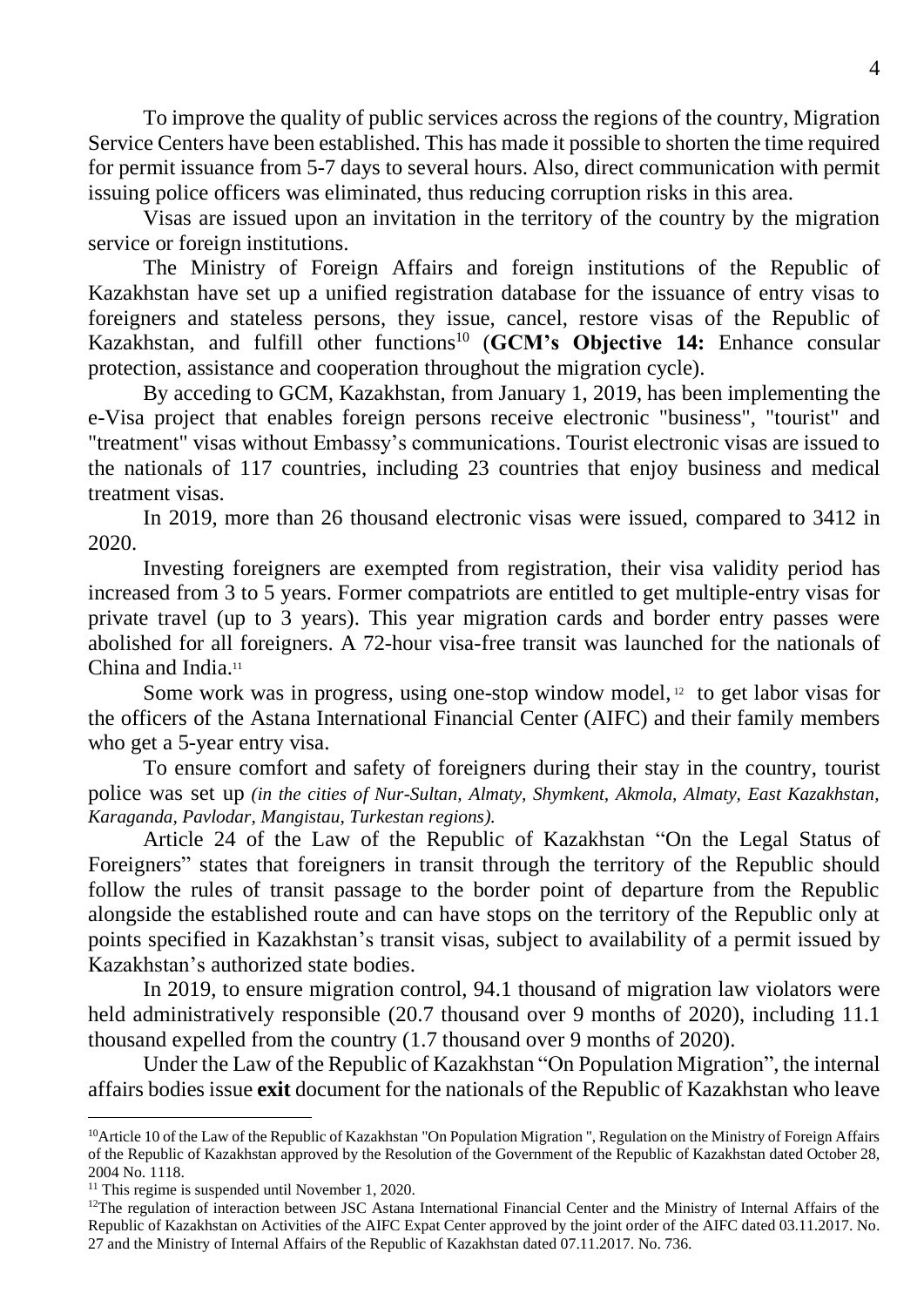the country for a permanent place of residence, without specifying the reasons, purposes of departure, gender, age and nationality.

In 2019, 52.5 thousand travel documents were issued (*46.3 thousand to Russia, 3.1 thousand in Germany, as well as to Poland, Uzbekistan, USA, Kyrgyzstan, Belarus*), *21.5 thousand documents for 9 months of 2020 (19.1 thousand to Russia, 1.4 thousand to Germany, as well as to Belarus, USA, Poland).*

The main factor influencing the decision to migrate is merely economic. People migrate to find better salaries, better living conditions and others.

The Concept of the Migration Policy outlines emigration challenges: "There is an outflow of qualified workers from various fields and there is no mechanism for retaining socalled "talents" within the country. Over the past three years, 93.9 thousand people have left Kazakhstan for permanent residence, including 41.6% of young people aged 15 to 34".<sup>13</sup> The observed outflow of qualified personnel and talented youth is associated with external challenges.

A sociological study (*over 2 thousand respondents*) launched by the Ministry of Information and Social Development of the Republic of Kazakhstan indicates youth mobility manifested in the migration capacity and a trend of the Kazakh youth to move around for higher education. The smallest flow is taken by migration for professional growth.<sup>14</sup>

"Russia is the main host country for Kazakhstan's workers which is eased by the geographical proximity, the absence of a language barrier, visa-free regime as well as a relatively free labor market within the EAEU. Also, many Kazakhstanis work in the USA, Canada, Great Britain, the Czech Republic, Croatia, Montenegro. A lot of students study at universities in China, some of them have been living and working there for a very long time and are potential emigrants."<sup>15</sup>

Within the framework of the Action Plan for Implementation oft the Concept and the aforementioned program documents, a set of systemic measures is taken to minimize the contributing factors of emigration (**GCM's Objective 2**: Minimize the adverse drivers and structural factors that compel people to leave their country of origin).

**In-country** migration mobility is observed.

Millions of people annually contribute to internal migration, with 88% being the intraregional and 12% the interregional migration.

The Migration Policy Concept points out at the shortcomings of the internal migration management system:

"1) internal migration flows are diverted to regional economic growth spots disregarding the possibilities for the receiving regions to provide internal migrants with work, housing, etc .;

2) there is no perfect system for internal migrant registration".

The increased internal migration flows are noted to have been associated with the desolation of villages, dropped population numbers and aggravated problems of productive employment in one-factor towns and small towns."

The President of the Republic of Kazakhstan K. Tokayev in his Address to the People of Kazakhstan entitled "Kazakhstan in New Reality: Time for Action" dated 01.09.2020,

<sup>13</sup>Source: http://adilet.zan.kz/rus/docs/P1700000602.

<sup>&</sup>lt;sup>14</sup> Analytical report of the Youth Research Center.

<sup>&</sup>lt;sup>15"</sup>Trends are changing: more and more Kazakhstanis become guest workers from 06.12.2019. Forbes. Source: https: //forbes.kz//process/resources/pochemu\_vse\_bolshe\_kazahstantsev\_pyitaetsya\_uehat\_na\_rabotu\_zagranitsu/?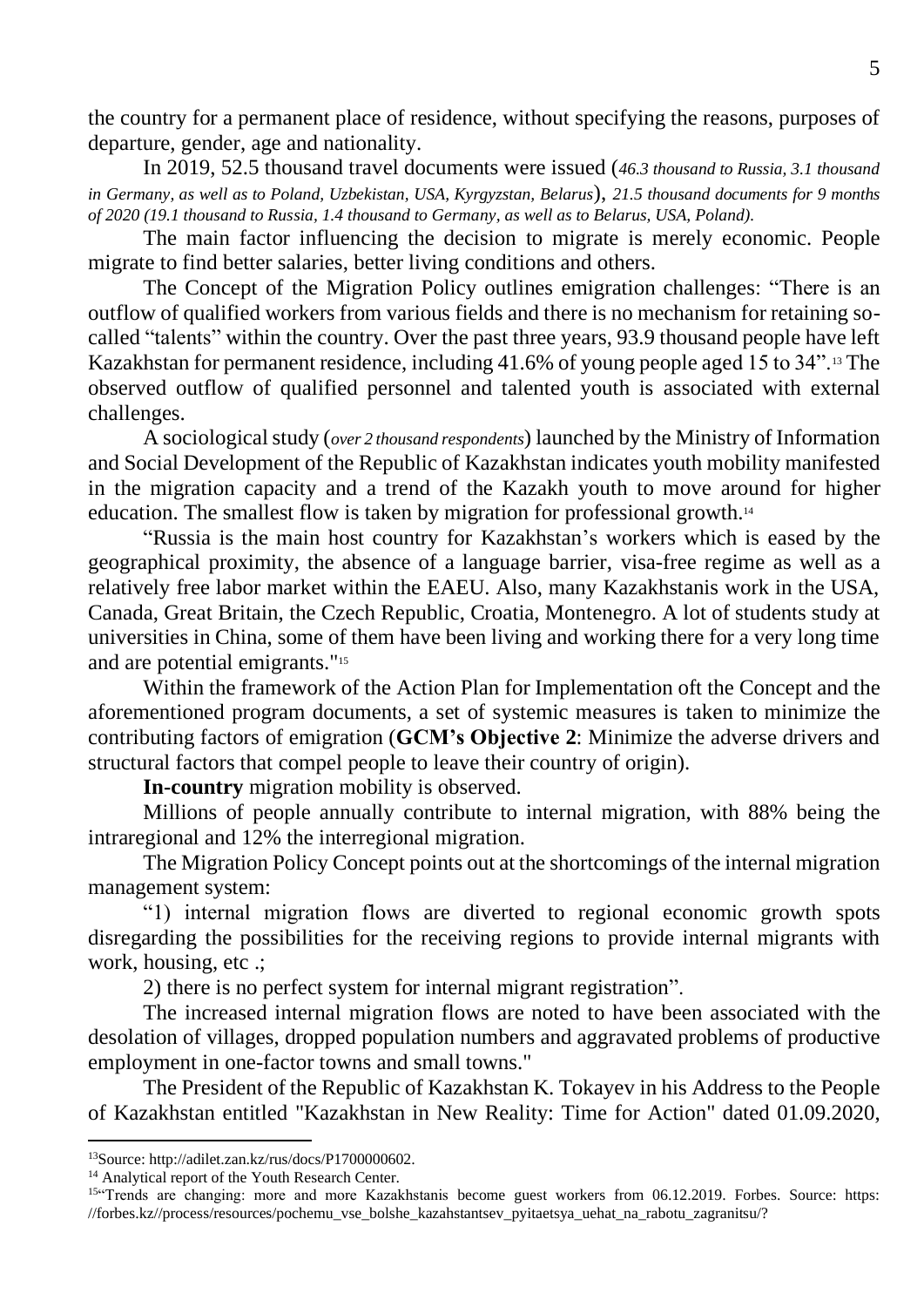mentioned that the task of balanced territorial development was set: "A new approach to the regional development will enable the control over urbanization process, ensure the phasingout of "migration waves", and prevent overpopulation and social tension in large cities".

The Migration Policy Concept, the State Program for the Development of Productive Employment and Mass Entrepreneurship<sup>16</sup> and other policy documents implement measures to support internal migration. To incentivize resettlement, a social package is available that includes funds for initial adaptation and reimbursement of region-to-region resettlement costs.

Kazakhstan adheres to a strategy of long-term permanent migration of **ethnic repatriates** arriving into the country. An active policy is being pursued to make ethnic Kazakhs return to their historical homeland, and enabling conditions were established for their social adaptation. There are special programs, which "have clear goals and objectives, as well as stage budget funds " <sup>17</sup> implemented to attract and accommodate returning migrants.

In 2019, 17.7 thousand oralmans arrived, and this year (*as of September 1*) this number reached 9.9 thousand. In total, 30.2 thousand oralmans live in the country.

Pursuant to the Decree of the President of the Republic of Kazakhstan "On Conferment of Nationality of the Republic of Kazakhstan", 618 people were conferred the nationality of Kazakhstan this year, including 12,766 people in a fast-track procedure.

This year, 1051 people were identified as having no identification documents (**GCM's Objective 4:** Ensure that all migrants have proof of legal identity and adequate documentation). Of these, 759 people were granted documents of a citizen of the Republic of Kazakhstan were issued upon the documents available to them (*birth certificate, military ID, passport of a citizen of the USSR18),* and 127 persons obtained a certificate of a stateless person.

Kazakhstan, among 103 states, signed a **Joint Statement on the Impact of COVID-19 on Migrants** on June 12, 2020.<sup>19</sup>

The state is taking **anti-crisis** stabilization measures in the face of a pandemic, also to protect the rights of migrants.

Over the period of emergency (*from 16.03.2020*) *<sup>20</sup>* and within 60 days from the date of its termination, documents that have expired or expired within a specified period are recognized as valid *(entry and exit permits (visas), temporary and permanent residence in the country, attraction of foreign labor and asylum seeker certificates). 21*

The period of the authorized stay in the Republic for foreigners arriving upon a procedure that does not require any visa or those who were ruled out as subject to expelling has been extended.

<sup>&</sup>lt;sup>16</sup> Resolution of the Government of the Republic of Kazakhstan "On Approval of the State Program for the Development of Productive Employment and Mass Entrepreneurship for 2017-2021" "Enbek" dated 13.11.2018, No. 746.

<sup>&</sup>lt;sup>17</sup> Report "Return migration: international approaches and regional features of Central Asia", developed within the framework of the IOM project "Asian Regional Migration Program".

<sup>&</sup>lt;sup>18</sup> Union of Soviet Socialist Republics.

<sup>&</sup>lt;sup>19</sup> Joint Statement on the Impact of COVID-19 on Migrants.

<sup>&</sup>lt;sup>20</sup> Decree of the President of the Republic of Kazakhstan "On the Introduction of a State of Emergency in the Republic of Kazakhstan" dated 15.03.2020;

Decree of the President of the Republic of Kazakhstan "On the Extension of the State of Emergency in the Republic of Kazakhstan" dated 04.14.2020.

<sup>&</sup>lt;sup>21</sup>Resolution of the Government of the Republic of Kazakhstan "On Recognizing as Valid Some Documents of the Nationals of the Republic of Kazakhstan and Other Persons Staying in the Territory of the Republic of Kazakhstan" dated 05.11.2020. No. 283.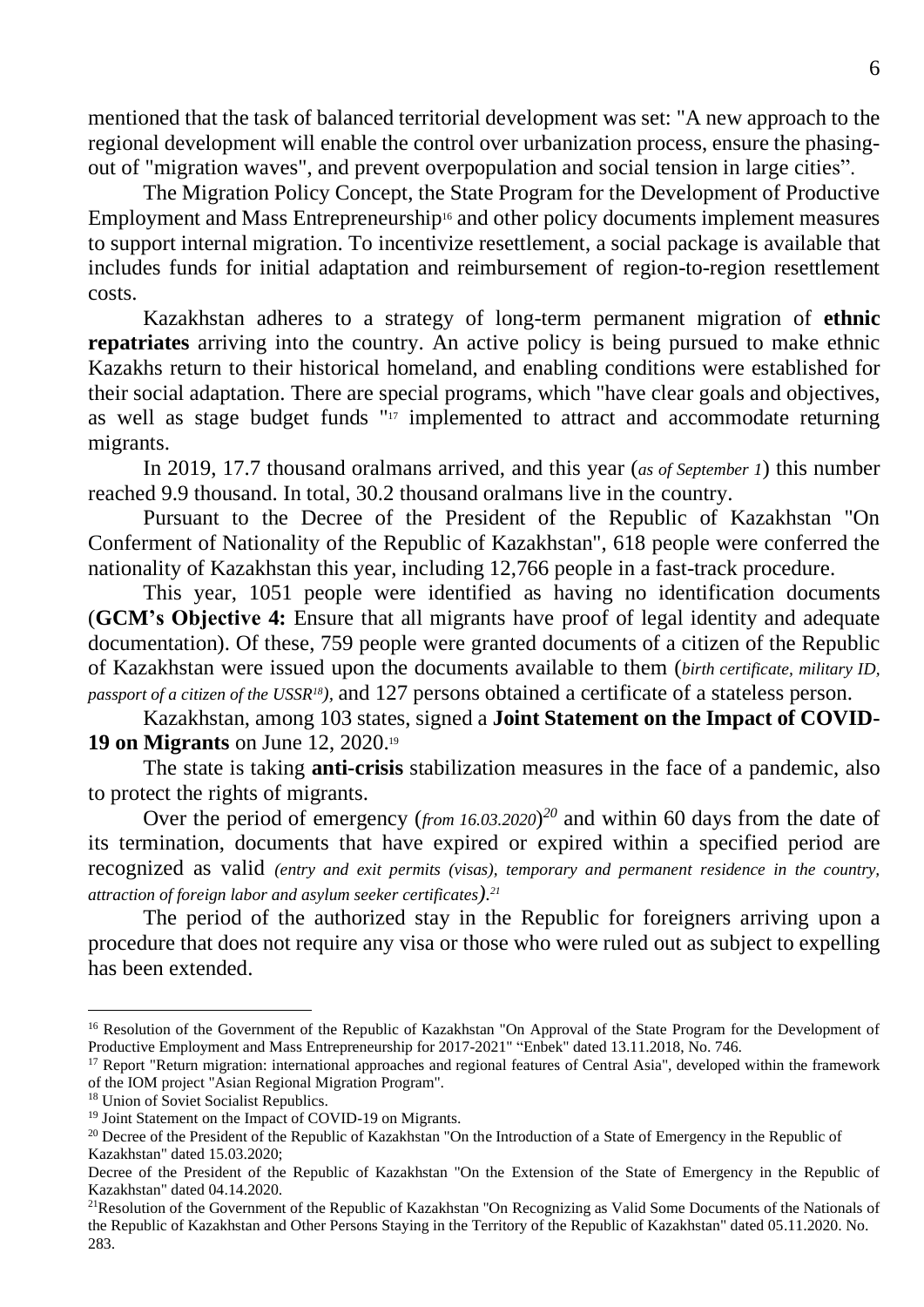Following the measures taken and widely publicized in the media, the legal status of 146 970 foreigners has been regulated, and 149 217 foreigners have freely left Kazakhstan since the end of the state of emergency (*from May 11 of this year*).

Due to the pandemic, the borders of recipient and donor countries of labor migrants, including the Central Asian region, are still closed. For the same reason, many foreigners cannot return to their homeland.

"Amid economic downturn in the Russian Federation and Kazakhstan caused by the COVID-19 pandemic, labor migrants from Central Asian countries have become isolated and remain at risk of stigmatization. The situation is aggravated by the fact that their employment was often the only livelihoods for their families who remained in their homeland. "22

To settle the situation the Government extended a period of an authorized stay for foreigners and those who had previously arrived without a visa, until November 1, 2020. Employers who have been granted a permit to engage foreign labor force can, before the specified period, apply to the migration service for a work visa to be issued regardless of the category of a previously issued visa. Persons who have violated the terms of stay in the country shall be exempted from administrative responsibility (*until November 1 of this year)*.

Given potential re-occurring growth of the pandemic, the migration service has predicted an increase in the number of migrants and the duration of their stay in the border zone. The opening of the Republic's borders in such a context may cause crisis epidemiological situation in the border zone, an increased transit flow of citizens, including those infected, an increased in-country crime rate due to unstable earnings of arriving immigrants, and other risks.

The Migration Policy Concept outlines the existing and anticipated **domestic and external challenges** that call for expansion of the conceptual basis of the migration policy.

"Domestic challenges include:

- excessive low-skilled labor and lack of qualified personnel in specific economic sectors due to a low level of education;
- overpopulation of the largest cities and separate territories, resettlement of ethnic migrants in densely populated regions;
- depopulation of border areas and a drop in population numbers, especially those of the working age, in the northern regions, will in the future challenge their economic growth and, in general, affect country's national security.

External challenges include:

- the risk of growing low-qualified labor force on the account of the anticipated inflow, primarily those of labor migrants from Central Asian countries;
- the risk of growing outflow of qualified personnel and talented youth;
- penetration of destructive elements into the country with the migration flows".<sup>23</sup>

The cooperation within the framework of the **Almaty Process** launched by Kazakhstan in 2011 in cooperation with the United Nations High Commissioner for Refugees (*UNHCR*) and IOM is a promising practice of migration dispute settlement. This is a regional consultative process for the protection of refugees and international migration

<sup>&</sup>lt;sup>22</sup> Report "Impact of the COVID-19 Pandemic on Migrants and Remittances in Central Asia", p. 44. IOM project "Asian Regional Migration Program", Source: https://kazakhstan.iom.int/publications.

<sup>23</sup> http://adilet.zan.kz/rus/docs/P1700000602...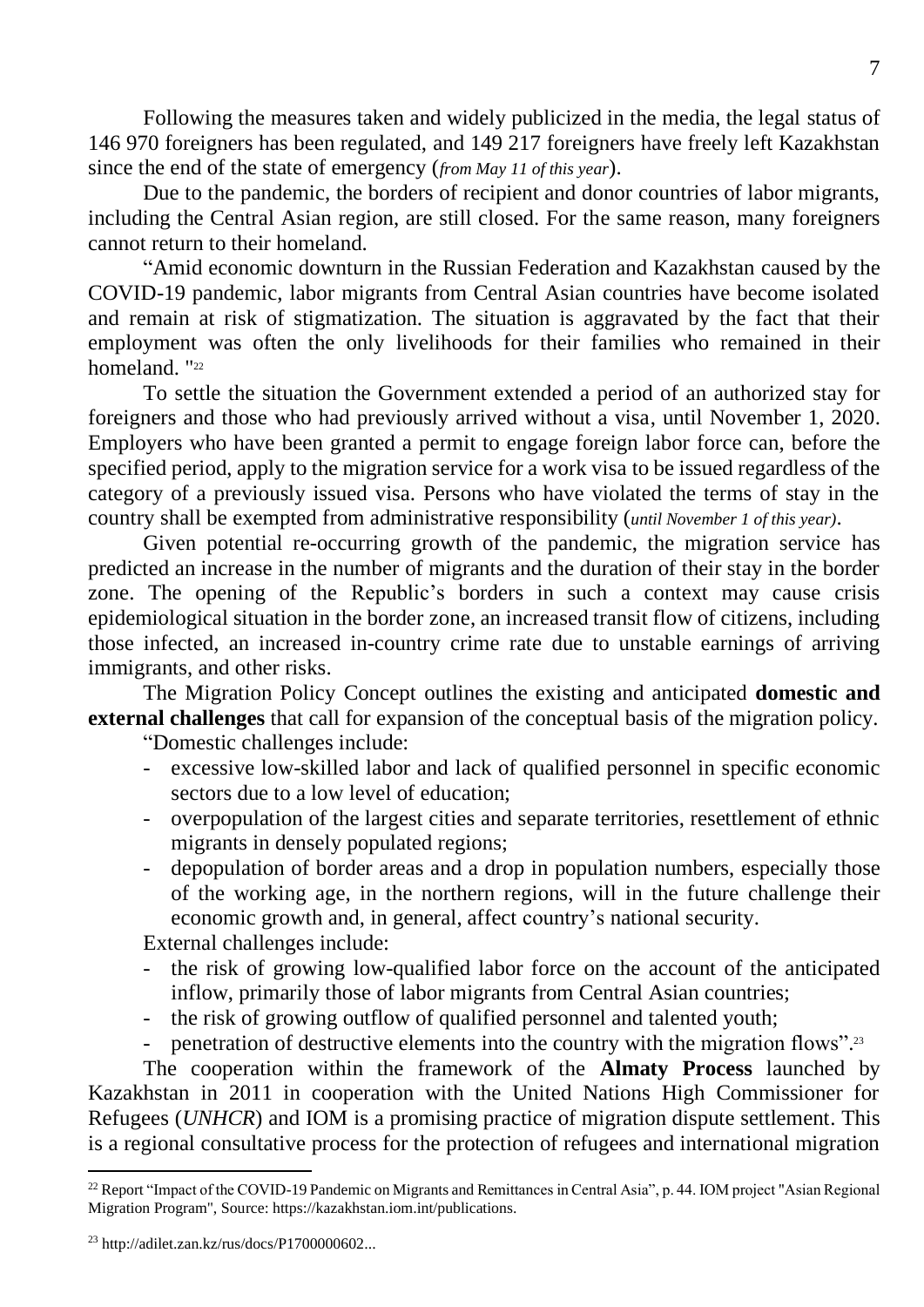to, from and within the Central Asian region, it includes 7 participating states: Kazakhstan, Azerbaijan, Afghanistan, Kyrgyzstan, Tajikistan, Turkmenistan, Turkey. Iran and Pakistan have an observer status.

The Almaty Process is an international migration and refugee protection dialogue and cooperation platform, it promotes the exchange of best practices and harmonization of migration and refugee protection policies in Central Asia and strengthening of regional cooperation.

Under Kazakhstan's chairmanship between 2013 and 2016, eleven major regional events were held, and over 600 participants (*governmental and non-governmental*) were trained.

In September 2016, the 3rd Senior Officials Meeting was held in Nur-Sultan on Resolving Mixed Migration Flows in Central Asia: Movement of People, Rights of Vulnerable Migrants and Refugees and the Regional Cooperation.

Since 2019, the Republic of Tajikistan has been chairing the Almaty Process.

### *3. Progress towards GCM objectives*

The Republic takes actions to consistently improve the migration regulation and integrate **23 GCM objectives**.

The CMS of the Ministry of Internal Affairs of the Republic of Kazakhstan collects, monitors, analyzes and predicts migration processes (**GCM's Objective 1**: Collect and utilize accurate and disaggregated data as a basis for evidence-based policies and **GCM's Objective 12:** Strengthen certainty and predictability of migration procedures for appropriate screening, assessment and referral). Statistical data are published in the official resources of state bodies (*CMS of the Ministry of Internal Affairs, the Statistics Committee of the Ministry of National Economy, the Committee on Legal Statistics and Special Accounts of the General Prosecutor's Office of the Republic of Kazakhstan)*.

The internal affairs bodies provide 36 public services, of which 30 or 83.3% are automated. The Electronic Government portal *[\(www.egov.kz\)](http://www.egov.kz/)* and the website of the MSC of the Ministry of Internal Affairs of the Republic of Kazakhstan publishes necessary migration-related information<sup>24</sup> (GCM's Objective 3: Provide accurate and timely information at all stages of migration).

"Over recent years, Kazakhstan has moved from being a country of origin for labor migration to a country with an active influx of foreign labor."<sup>25</sup>

**The rights of migrant workers** are regulated by the Labor Code, the laws of the Republic of Kazakhstan "On Legal Status of Foreigners", "On Employment", "On Population Migration", other regulatory legal acts and international treaties (**GCM's Objective 6**: Facilitate fair and ethical recruitment and safeguard conditions that ensure decent work).

Kazakhstan has ratified a number of international human rights conventions that are crucial for protection of the rights of migrant workers. These include, in particular, the International Covenant on Economic, Social and Cultural Rights<sup>26</sup>, International Covenant on Civil and Political Rights <sup>27</sup>, Convention on the Elimination of All Forms of

<sup>24</sup> https://www.gov.kz/memleket/entities/qriim/activities/53?lang=ru.

<sup>&</sup>lt;sup>25</sup> The Rights of Migrant Workers in Kazakhstan: An Analysis of National Legislation, International Standards and Law Enforcement Practices, Almaty, International Labor Organization, 2008.

<sup>&</sup>lt;sup>26</sup> Ratified by the Law of the Republic of Kazakhstan dated November 21, 2005.

<sup>27</sup> Law of the Republic of Kazakhstan dated 28.11.2005.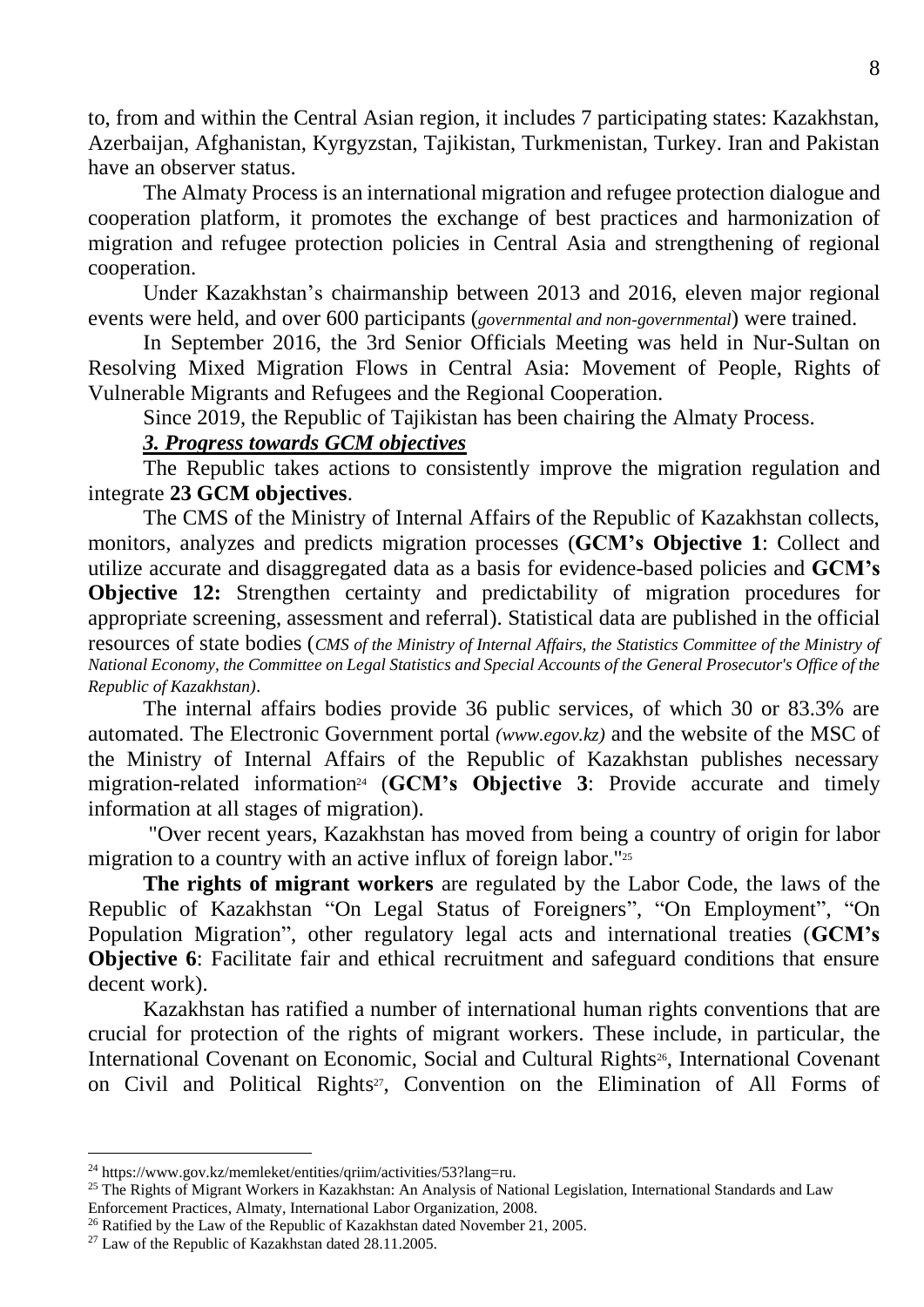Discrimination against Women and its Optional Protocol, Convention on the Rights of the Child and its two optional protocols, and others.

Kazakhstan is a party to the Convention on the Legal Status of Migrant Workers and Members of Their Families of the CIS Member States (*2008*),*<sup>28</sup>* bilateral agreements on labor migration *(Azerbaijan, Belarus, Kyrgyzstan, Mongolia, Tajikistan, Uzbekistan etc.)* and others.

Kazakhstan was recommended to ratify the main human rights treaties to which it is not yet a party, namely International Convention on the Protection of the Rights of All Migrant Workers and Members of Their Families.<sup>29</sup>

In its 2nd Periodic Report on Implementation of the International Covenant on Economic, Social and Cultural Rights<sup>30</sup> the Republic of Kazakhstan noted that it was considering a "premature accession to the International Convention on the Protection of the Rights of All Migrant Workers and Members of Their Families, as in case of Kazakhstan's accession thereto, extra budget funds will be required to meet its certain provisions."

Kazakhstan, being a member of the ILO since 1993, has ratified all of its 8 fundamental of priority conventions, such as the Discrimination (Employment and Occupation) Convention<sup>31</sup>, Forced Labor Convention, Abolition of Forced Labor Convention, Equal Remuneration Convention<sup>32</sup>, Worst Forms of Child Labor Convention<sup>33</sup>, Freedom of Association and Protection of the Right to Organize Convention<sup>34</sup>, and others.

Foreigners permanently residing in the Republic of Kazakhstan enjoys the same rights and bear the same obligations in labor relations as the nationals of the Republic of Kazakhstan *(Article 6 of the Law of the Republic of Kazakhstan "On the Legal Status of Foreigners"*), with the exception of the right to vote, to be elected to the representative and other elected government bodies and positions, and do an army service.

Migration control strategy provides for liberalization of labor migration conditions (**GCM's Objective 5**: Enhance availability and flexibility of pathways for regular migration).

Establishing enabling conditions for attracting highly qualified overseas workers is a strategic objective outlined in Kazakhstan's 2025 development plan.

New approaches to establishing of an open labor market have been introduced. The issuing procedure for work permits has been revised, and some issuing conditions were cancelled *(a requirement for training, retraining, advanced training, job creation for the citizens of the Republic of Kazakhstan*). A system has been introduced to attract specialists demanded in priority economic sectors under self-employment conditions.

Work permits are issued across the regions by Public Service Centers *(PSCs)* of the non-profit joint stock company State Corporation Government for the Citizens *(hereinafter-NPJSC SC Government for the Citizens)* as one-stop window. This means that the services are provided in one place in a centralized manned by the staff of PSCs, medical organizations, insurance companies, and second-tier banks. Labor migrants obtain work permits within 40 minutes, and within 30 minutes if file a request through Electronic Government portal.

<sup>28</sup> Law of the Republic of Kazakhstan dated 31.12.2009.

<sup>&</sup>lt;sup>29</sup>Concluding remarks of the Committee on the Rights of the Child dated 30.10.2015 (see CRC / C / KAZ / CO / 4, par. 66).

<sup>&</sup>lt;sup>30</sup> E / C.12 / KAZ / 2, previewed by the UN Committee on Economic, Social and Cultural Rights at the 16th, 17th and 30th meetings held on 27.02., 28.02., 08.03.2019. (see E / C.12 / 2019 / SR.16 and E / C.12 / 2019 / SR.17).

<sup>31</sup> Law of the Republic of Kazakhstan dated 20.07.1999.

<sup>32</sup> Laws of the Republic of Kazakhstan dated 12/14/2000

<sup>&</sup>lt;sup>33</sup> Law of the Republic of Kazakhstan dated 26.12.2002.

<sup>34</sup> Law of the Republic of Kazakhstan dated 30.121999.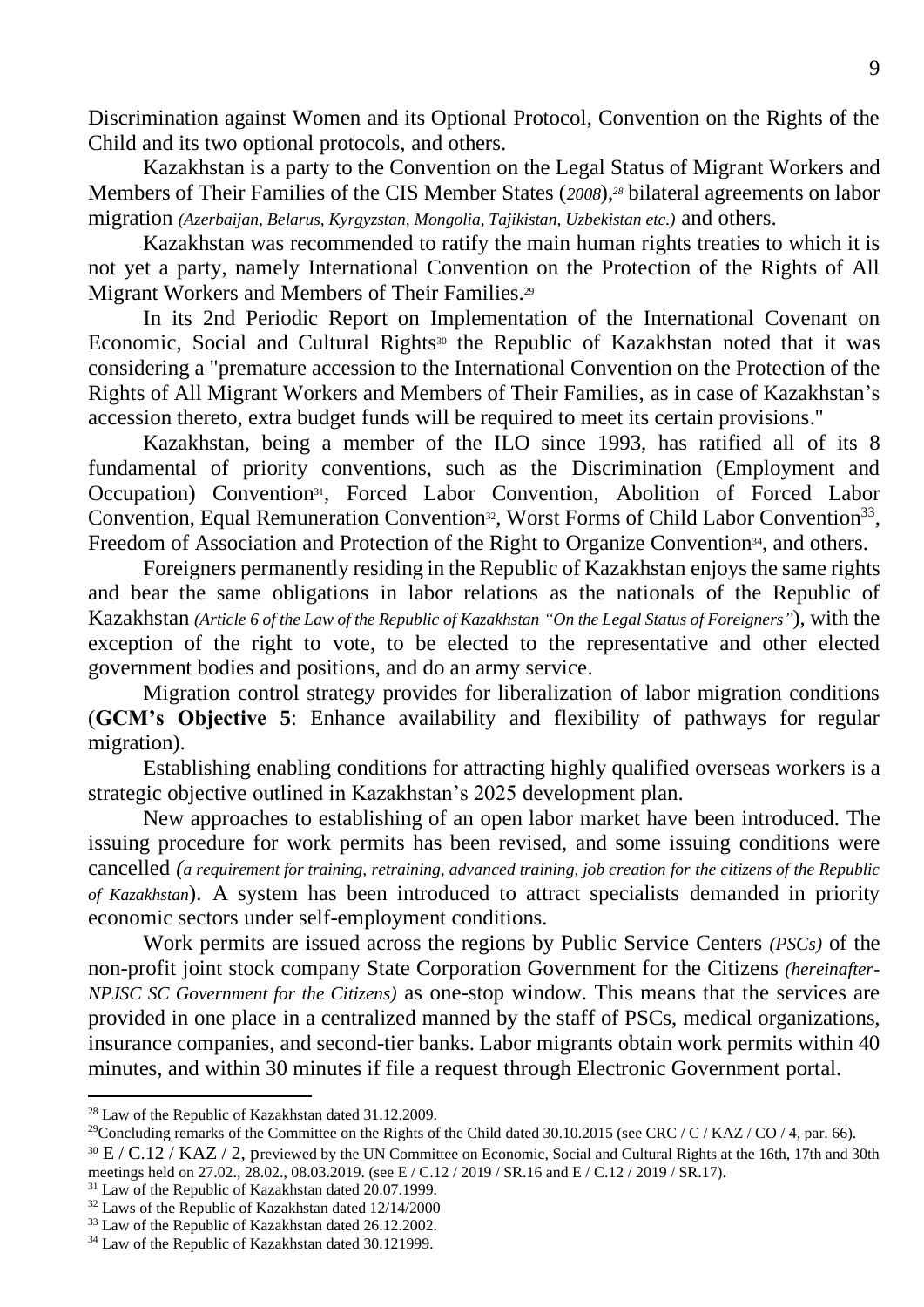The Ministry of Labor and Social Protection of the Population of the Republic of Kazakhstan is charged with issuing quotas for foreign labor force (*FLF*), paying benefits and compensations to oralmans and their family members.<sup>35</sup> For 2020, the labor force quota was approved at the rate of 0.32% to total labor force or 29.3 thousand units.

According to the ministerial data, as of September 1, 2020, 16.378 foreign nationals work in the country under permits issued by local executive bodies, and the number of employers who brought FLF stands at 1.803.

Most foreign specialists work in construction (*44%*), mining (*9%*), manufacturing (*7%)*, science and technology *(7%)*, agriculture, forestry and fisheries (*6%*).

The main countries of origin of labor migrants are China – 3.579 people (*21%*), Uzbekistan – 1.774 people (*10%*), Turkey – 1.661 people (*10%*), India – 1.266 people and (*7%)*, Great Britain – 1.081 people (*6%)*.

Over 2.4 thousand employers were held administratively liable for violation of foreign labor force attraction rules (380 over 9 months of 2020).

The EAEU nationals work in Kazakhstan with no special permits as labor contracts suffice. Migrant workers and members of their families are registered for the duration of a labor contract.

The procedure for intra-corporate transfers has been defined based upon country commitments undertaken while acceding to the World Trade Organization (WTO). Specialists of the companies established in the WTO countries can be transferred to Kazakhstan branches and representative offices for up to 3 years, they get a work permit free and are not covered by FLF quota.

Kazakhstan has not yet ratified the ILO Convention on Decent Work for Domestic Workers (*Convention No. 189*).

Still, domestic workers, mostly women, remain the least protected group of hired workers, as shown by the study "Monitoring the Access of Migrants to Decent and Effective Employment" (2018) conducted by the Nur-Sultan branch of the Red Crescent Society of the Republic of Kazakhstan with IOM support.

The UN Committee on Economic, Social and Cultural Rights expressed concern over the persistence of child labor among migrants and residents of Kazakhstan, including on tobacco, cotton, agricultural farms.<sup>36</sup>

To ensure **gender equality**, the 2030 Concept of Family and Gender Policy in the Republic of Kazakhstan was adopted. "The goals of the state gender policy shall be to achieve equal rights, benefits, responsibilities and opportunities for men and women in all spheres of society, to overcome all forms and manifestations of gender discrimination."<sup>37</sup>

The Concept's 2nd stage is now underway<sup>38</sup> with activities for ensuring equal employment for men and women, improving access to employment and training opportunities, and social security programs for disadvantaged groups of women, including migrant women.

<sup>&</sup>lt;sup>35</sup>Decree of the President of the Republic of Kazakhstan "On Some Issues of Implementation of the Decree of the President of the Republic of Kazakhstan dated August 17, 2010 No. 1039" dated September 22, 2010. No. 1066; Regulation on the Ministry of Labor and Social Protection of the Population of the Republic of Kazakhstan approved by the Decree of the Government of the Republic of Kazakhstan dated 18.02.2017. No. 81.

<sup>36</sup>E / C.12 / KAZ / CO / 2, para. 38. See also CCPR / C / KAZ / CO / 2, par. 35.

<sup>&</sup>lt;sup>37</sup>Decree of the President of the Republic of Kazakhstan "On Approval of the Concept of Family and Gender Policy in the Republic of Kazakhstan until 2030" dated 06.12.2016.

<sup>&</sup>lt;sup>38</sup> Resolution of the Government of the Republic of Kazakhstan dated May 21, 2020 No. 315.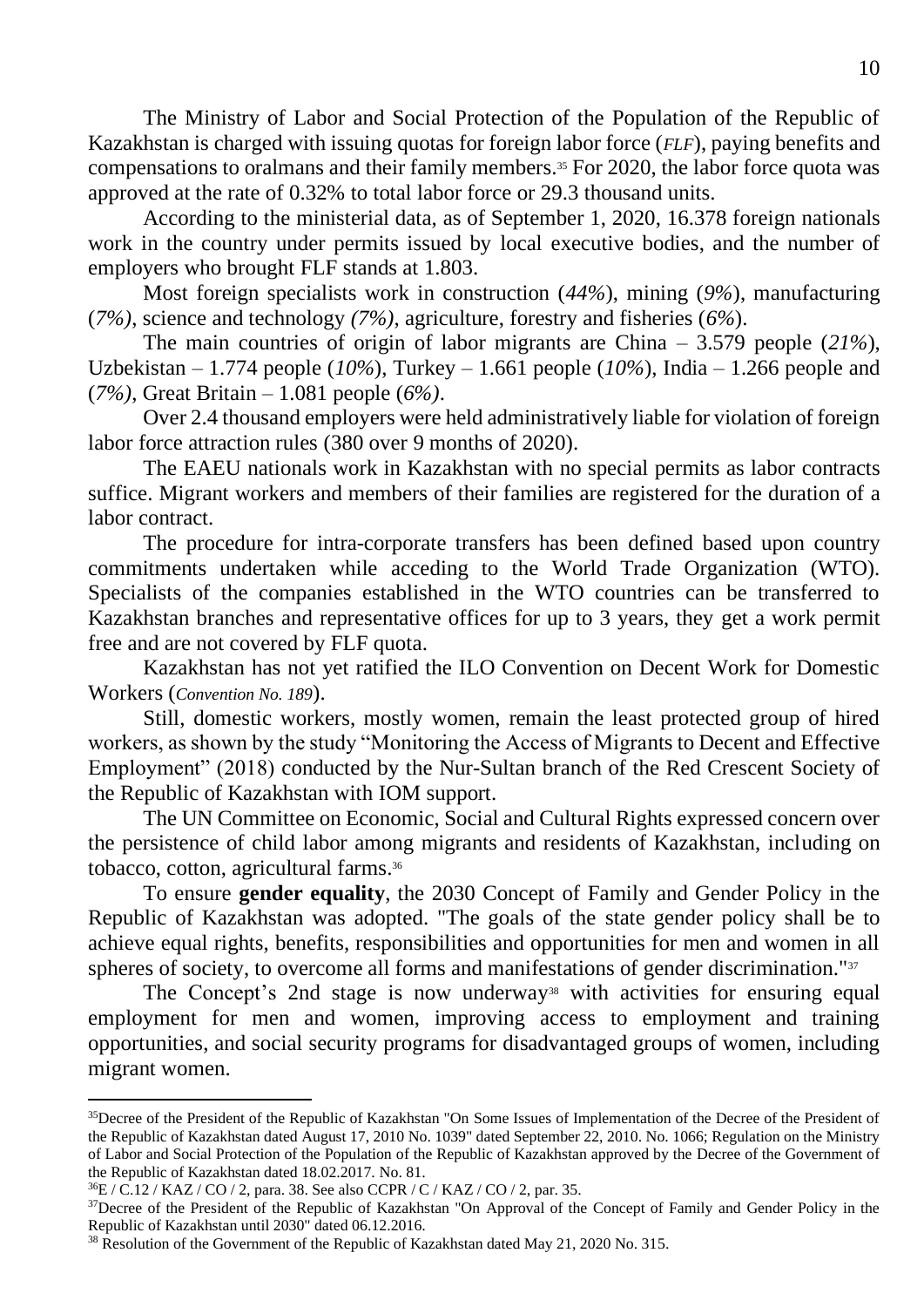The **programs to protect children** in migration processes were launched in Kazakhstan's regions to comprehensively cover them with social, psychological and legal assistance (**GCM's Objective 7**: Address and reduce vulnerabilities in migration).

In 2018, more than 25 thousand foreign children were present in the territory of the Republic of Kazakhstan.

The Republic ensures the implementation of Article 28 of the UN Convention on the Rights of the Child ratified by Kazakhstan<sup>39</sup> on the right to education for children of migrants, oralmans in accordance with current legislation.

A set of measures is underway towards educational and scientific development. The Republic has committed itself to achieving UN SDG 4 until 2030 and ensure inclusive and equitable quality education and promote lifelong learning opportunities for all. The State Program for Educational and Scientific Development of the Republic of Kazakhstan for 2020 - 2025 was adopted.**<sup>40</sup>**

Local executive bodies allocate seats in schools and preschools for migrants pursuant to the legislation of the Republic of Kazakhstan.<sup>41</sup> Children of foreigners and stateless persons permanently residing in the Republic as well as temporary residents (refugees, asylum seekers, consular officials, diplomatic officers, labor migrants working in the Republic of Kazakhstan under the migration legislation) enjoy the same rights as the nationals of Kazakhstan at the educational institutions. *42*

In case the police identifies a migrant child left without parental care, such a child will be sent to the regional Minors Adaptation Center (MAC) until an adult relative is found to take responsibility over him.

Children at MACs receive special social services in full as defined in a standard regulating the provision of special social services in the field of education and protection of children's rights (*social, medical, psychological, pedagogical, etc.)*.

As the data from the Ministry of Education and Science of the Republic of Kazakhstan suggest, there are currently 11 migrant children at MACs from the Republic of Uzbekistan (*2 children in Nur-Sultan, 5 in Almaty, and 4 in Shymkent).*

With the support of the United Nations Children's Fund (*UNICEF*), the Mapping of Kazakhstan's National System Capacity Gaps to Respond to the Needs of Children Affected by Migration with a Focus on Unaccompanied and Separated Children *(UASC)* was implemented and enabled the identification of key bottlenecks in the identification and support mechanisms for children affected by migration. The analysis of adolescent adaptation centers' activities showed that NGOs working with migrant families have little experience in helping children and require a set of social work methods.

The Ministry of Education and Science and the Ministry of Labor and Social Protection of the Republic of Kazakhstan together with UNICEF are engaged in outreach work for the most vulnerable groups of the population, especially children and families in difficult life situations across the regions. Programs are being implemented to prevent the

<sup>&</sup>lt;sup>39</sup> Resolution of the Supreme Council of the Republic of Kazakhstan dated 06.08.1994.

<sup>40</sup>Resolution of the Government of the Republic of Kazakhstan dated December 27, 2019. No. 988.

<sup>41</sup> subparagraph 3) part 2 of article 15 of the Law of the Republic of Kazakhstan "On population Migration".

<sup>&</sup>lt;sup>42</sup>The rules for obtaining preschool, primary, basic secondary and general secondary education by foreigners and stateless persons permanently residing in the Republic of Kazakhstan, approved by order of the Ministry of Education and Science of the Republic of Kazakhstan dated 09.28.2010. No. 468.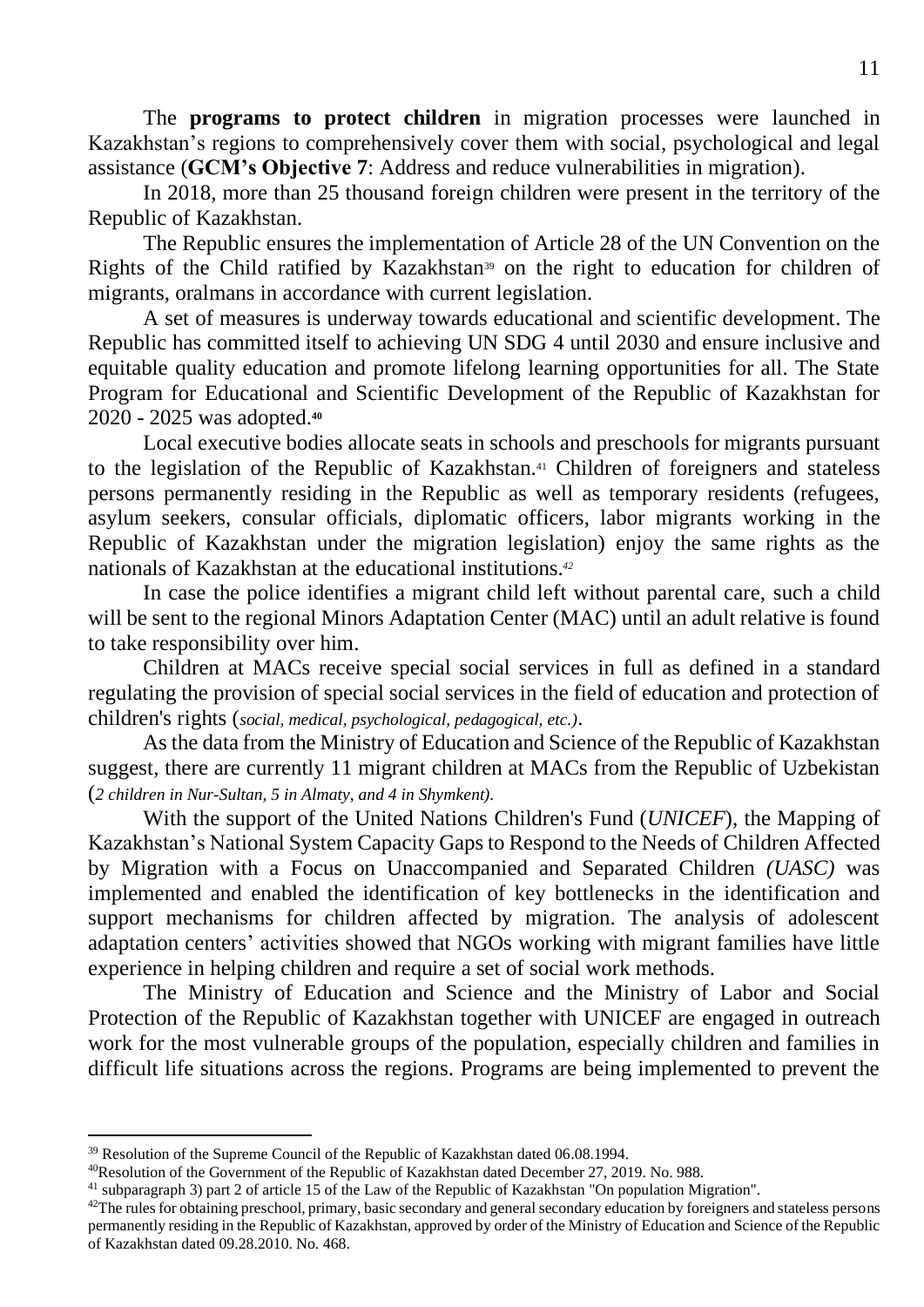spread of COVID-19 among children affected by migration. This includes promoting hygiene practices that help prevent transmission of infection in childcare settings.

Since 2018, the Commissioner for Human Rights in the Republic of Kazakhstan, together with the Government, national and international partners (*IOM, UNHCR, the European Union*), have launched a three-year program aimed to protect the rights of children affected by migration.

The program envisages to promote dialogue between the governments of Central Asian countries and independent human rights organizations on the creation and strengthening of information exchange systems between the countries for tracking the whereabouts of family members and their reunification, statelessness status of children, and monitoring the status of children affected by migration.

The Code of the Republic of Kazakhstan "On Marriage (Matrimony) and the Family" was amended to provide for universal registration of birth of all children, regardless of the legal status of their parents, which was an important step towards ending the statelessness. The Ministry of Justice of the Republic of Kazakhstan has also introduced a newborn registration service by an SMS sent to a mother's phone.

The Academy of Public Administration under the President of the Republic of Kazakhstan together with UNICEF has developed a training program for migration officials and social workers in accordance with international standards and best practices for working with children affected by migration.

The Ministry of Internal Affairs of the Republic of Kazakhstan is taking measures to search for the missing individuals, including for the prevention of illegal exploitation and trafficking of migrants (**GCM's Objective 8**: Save lives and establish international coordination efforts on missing migrants).

The procedure for tracing of the missing persons is regulated by the Law of the Republic of Kazakhstan "On Law Enforcement Intelligence Operations" dated September 15, 1994, and other regulatory legal acts.

**Countering illegal migration** (**GCM's Objective 9**: Strengthen the transnational response to smuggling of migrants) is carried out in cooperation with the competent authorities of the CIS member states and other states under Cooperation agreements with CIS member states on Tackling Illegal Migration dated 03/06/199843, on Countering Illegal Labor Migration from Third Countries dated 19.11.2010<sup>44</sup> and other treaties as well as on bilateral basis *(Russia, Belarus, Uzbekistan, Ukraine, etc.)* and within the framework of unions, organizations (EAEU, CSTO, SCO).*<sup>45</sup>*

To ensure the effective tracking of migration flows, all branches of the migration service are connected to the unified electronic monitoring system for immigrant entry, exit and stay of immigrants.

There are special units combating illegal migration within the bodies of the Ministry of Internal Affairs. A training center for combating illegal migration and human trafficking was set up for the specialists.

In 2018, the criminal liability for organizing illegal migration was tightened under Article 394 of the Criminal Code of the Republic of Kazakhstan (*public works were added as* 

<sup>43</sup> Law of the Republic of Kazakhstan dated 13.12.2000.

<sup>44</sup> Law of the Republic of Kazakhstan dated June 28, 2011.

<sup>45</sup> Eurasian Economic Community, Collective Security Treaty Organization, Shanghai Cooperation Organization.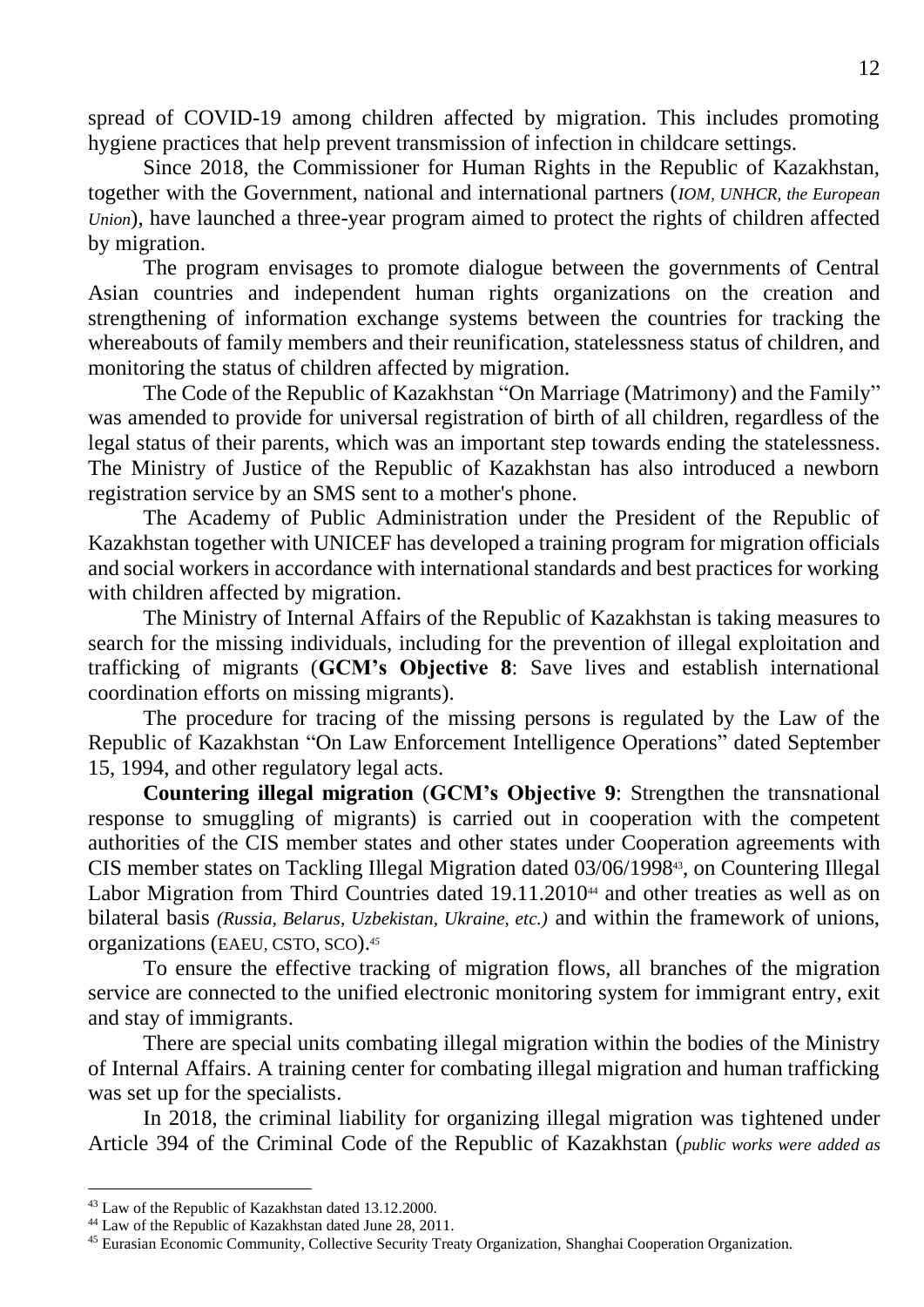*optional punitive measure*). Should illegal migration be organized by a criminal group, it will face a prison term between 3 to 7 years.

Kazakhstan is a party to principal multilateral international treaties **to combat**  trafficking in persons: the UN Slavery Convention<sup>46</sup>, UN Convention for the Suppression of Traffic in Persons and of the Exploitation of the Prostitution of Others<sup>47</sup>, Protocol to Prevent, Suppress and Punish Trafficking in Persons, Especially Women and Children, supplementing the Convention against Transnational Organized Crime<sup>48</sup>, Optional Protocol to the Convention on the Rights of the Child on the Sale of Children, Child Prostitution and Child Pornography49, Agreement on Cooperation of the CIS Member States in Combating Trafficking in Persons, Human Organs and Tissues dated November 25, 2005, and others (**GCM's Objective 10:** Prevent, combat and eradicate trafficking in persons in the context of international migration).

To ensure and coordinate activities related to the control, prevention and combating the crimes related to trafficking in persons, the Action Plan for the Control, Prevention and Combating the Crimes of Trafficking in Persons for 2018-2020 was approved.<sup>50</sup>

Measures are taken to combat trafficking in persons within the framework of the Interstate Program of Joint Measures to Combat Crimes for 2019 - 2023 adopted by the Council of the Heads of State of the CIS on September 28, 2018.

The Criminal Code establishes liability for crimes related to human trafficking, in particular, for kidnapping for exploitation; illegal imprisonment for exploitation; human trafficking; involvement of a minor in prostitution; trafficking in minors; involvement in prostitution; organizing or maintaining dens for prostitution and pimping; coercion to removal or illegal removal of human organs and tissues.

The maximum sentence of up to 15 years in prison is a measure of punishment for other grave and high crimes.

As the data of the Ministry of Internal Affairs suggest over the past three years 6 organized groups engaged in human trafficking and their criminal activities have been suppressed. Two pathways used to bring the nationals from Uzbekistan and Kyrgyzstan for labor exploitation and other 7 channels for the export of our nationals for sexual exploitation to Qatar, Indonesia, Bahrain, the Emirates, Turkey and South Korea were cut.

In case an individual who was held administratively liable is recognized as victim in a criminal case of human trafficking as prescribed by law, such individual should be exempted from administrative charges *(Clause 11) Article 741.1 of the Administrative Code)*. The victims of trafficking shall be provided with housing, food, clothing and physical security.

Since 2003, a dialogue platform has been created between the state and civil sectors in the form of the Interagency Commission on Combating Trafficking in Persons *(consultative and advisory body under the Government)* constating of the representatives of NGOs, international organizations (*OSCE and IOM*), the Commission on Human Rights under the President of the Republic of Kazakhstan, the National Center for Human Rights, and other state bodies.

Similar regional commissions operate under the akimats of the regions and the cities of national status. The functions of the working body are performed by the Ministry of

<sup>46</sup> Law of the Republic of Kazakhstan dated 05.02.2008.

<sup>47</sup> Law of the Republic of Kazakhstan dated 14.12.2005.

<sup>48</sup> Law of the Republic of Kazakhstan dated 04.06.2008.

<sup>49</sup> Law of the Republic of Kazakhstan dated 04.07.2001.

<sup>50</sup>Resolution of the Government of the Republic of Kazakhstan dated 01.10.2018 No. 609.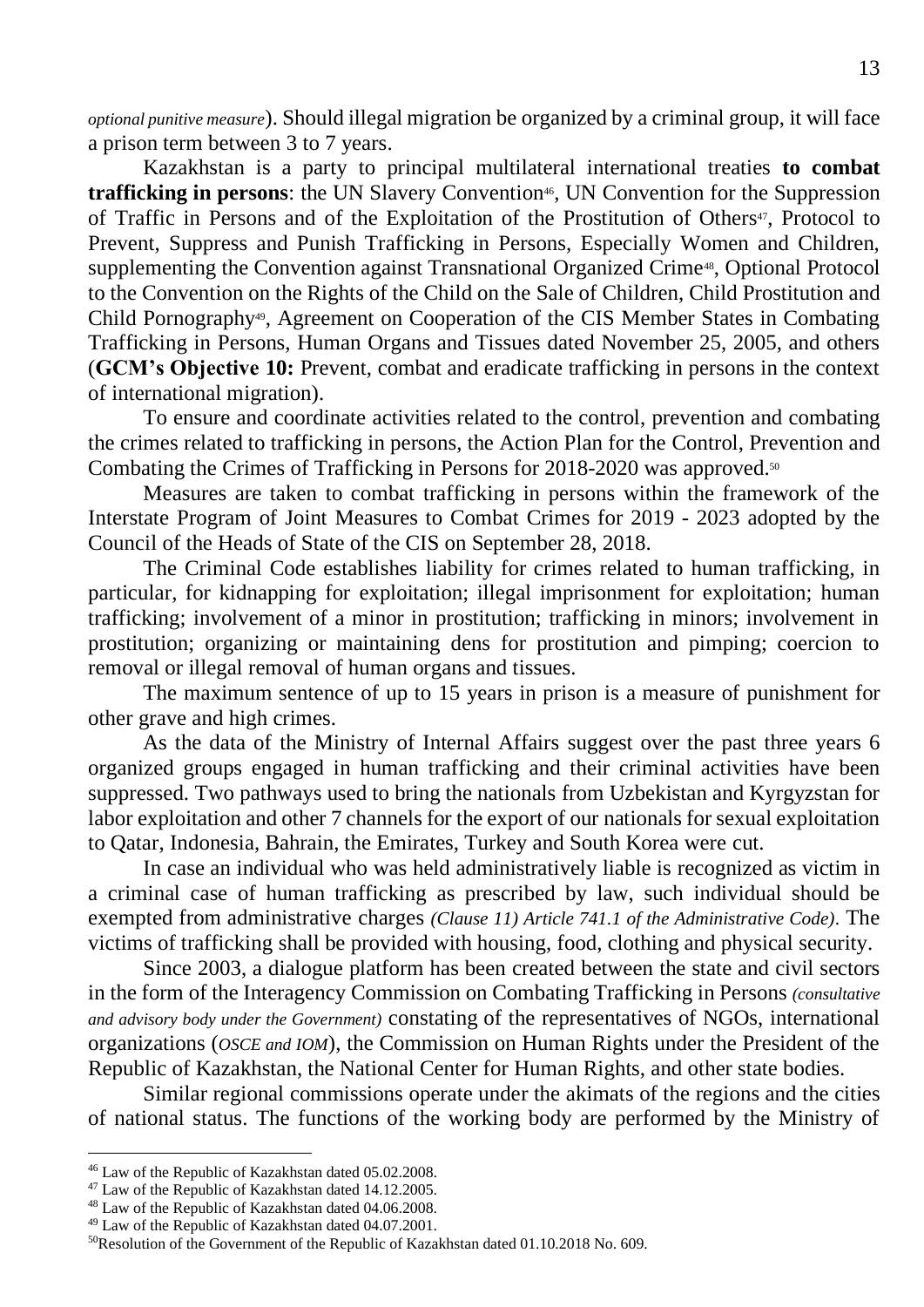Internal Affairs and the Ministry of Labor and Social Protection, which chairmanship alternates every two years.

Protection and assistance to victims of trafficking are provided under [the Law](http://adilet.zan.kz/rus/docs/Z000000072_#z1) of the RK On State Protection of Persons that Are Parties in Criminal Proceedings dated 05.07.2000. Pursuant to the Law of the Republic of Kazakhstan On Victims Compensation Fund dated 10.01.2018, persons who are recognized as victims of trafficking shall be entitled to a compensation in the amount of 30 monthly calculation indices (*72,000 tenge*) beginning with the year 2020.

To assist the victims of trafficking, there were adopted the abuse assessment criteria<sup>51</sup> which help to identify the victims of trafficking. The criteria enable the victims of trafficking access to special social services provided up to a standard approved back in 2015.<sup>52</sup>

Since 2016, organizations have been operating in each region to provide special social services to victims of trafficking at the expense of budget funds.

In the current year, the internal affairs bodies referred 30 persons to 20 organizations for special social services who received social, medical, legal and other necessary services.

Constructive cooperation is carried out with international organizations within the framework of the signed Memoranda between the Ministry of Internal Affairs and the IOM Subregional Office for Central Asia in the Republic of Kazakhstan (2012) as well as the OSCE Office in Nur-Sultan (*2016*).

The nationwide helpline for combating human trafficking "116 16" operates 24/7 at the Union of Crisis Centers with the support of the Ministry of Internal Affairs and IOM.

The nationwide information campaign "United in the Fight against Human Trafficking!" is carried out annually to raise public awareness about human trafficking. Within the crime control and detection operations, police conduct a law enforcement and preventive operation called STOP traffic on a quarterly basis. Together with IOM, the interregional project Combating Human Trafficking through Combating Recruitment by Internet and others was successfully implemented.

Measures are taken towards simplification of physical crossing of state borders and unification of visa and migration requirements. <sup>53</sup> (**GCM's Objective 11**: Manage borders in an integrated, secure and coordinated manner). Public relations in the field of protection of the State Border of the Republic of Kazakhstan are regulated by the Law of the Republic of Kazakhstan On the State Border of the Republic of Kazakhstan dated 16.01.2013.

Measures are taken towards establishing conditions for migrants' social inclusion (**GCM's Objective 15 and 16**: Provide access to basic services for migrants and **GCM's Objective 16:** Empower migrants and societies to realize full inclusion and social cohesion).

Immigrants in the Republic enjoy the rights and freedoms established for the citizens of the Republic of Kazakhstan, unless otherwise provided in [the Constitution,](https://online.zakon.kz/document/?doc_id=1005029) laws and international treaties, they have the right to **education, medical and social assistance** as set out by a procedure outlined in the national legislation, to free movement within the territory of the country open for immigrants, free choice of place of residence, representation at courts

 $51$ Joint order of the Minister of Internal Affairs of the Republic of Kazakhstan dated 09.22.2014. No. 630, Minister of Education and Science of the Republic of Kazakhstan dated September 26, 2014. No. 399 and the Minister of Health and Social Development of the Republic of Kazakhstan dated November 19, 2014. No. 240.

<sup>&</sup>lt;sup>52</sup> Order of the Minister of Health and Social Development of the Republic of Kazakhstan dated 03.26.2015 No. 165.

<sup>53</sup>Initiative 3.35 "Simplification of procedures for migration control and visa processing" of the Strategic Development Plan of the Republic of Kazakhstan until 2025.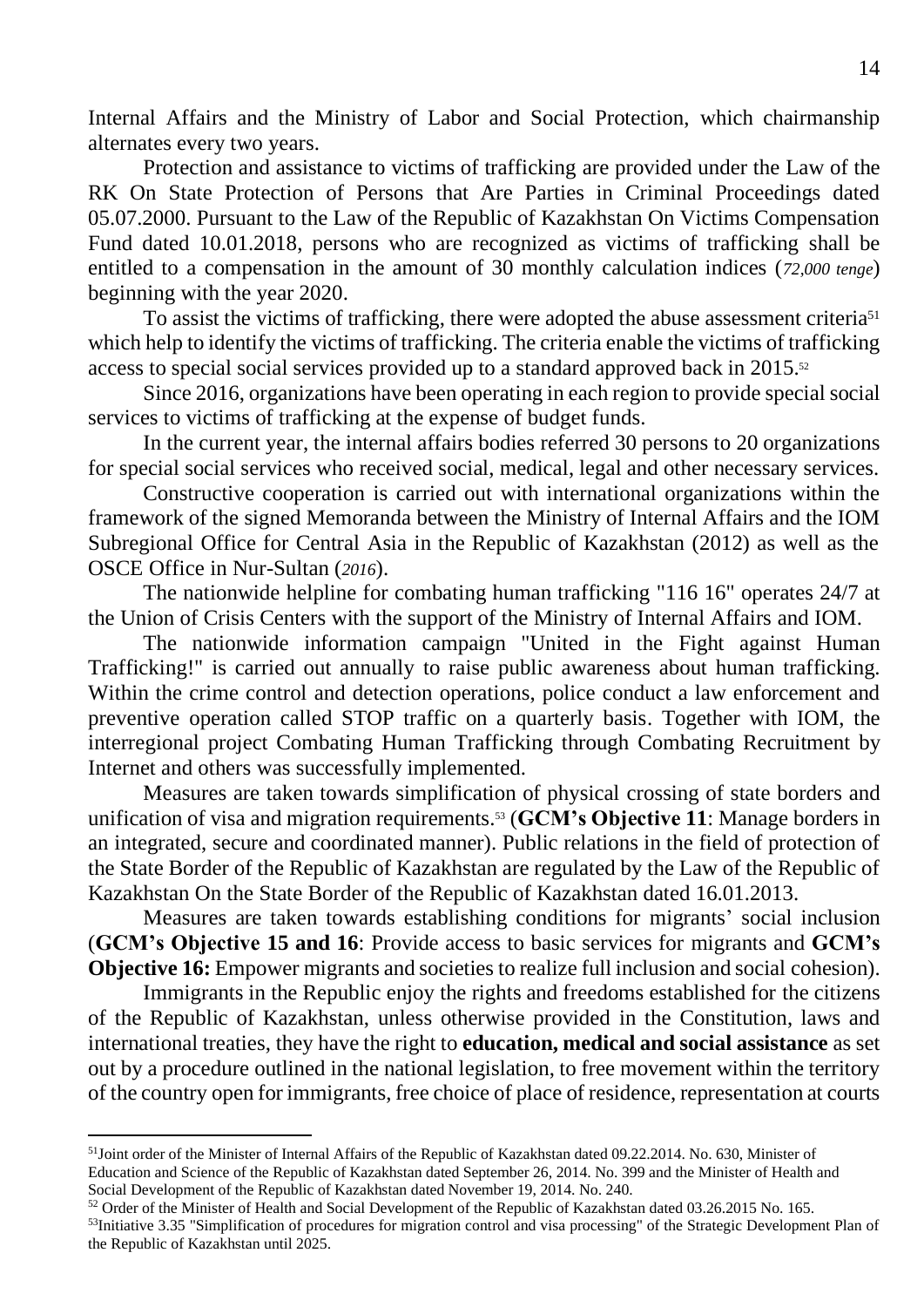and state bodies for the protection of their property and personal non-property rights, to services in the centers for adaptation and integration of oralmans (*article 5 of the Law of the Republic of Kazakhstan "On Population Migration")*.

Kazakhstan is a party to international conventions containing provisions on nondiscrimination **(GCM's Objective 17:** Eliminate all forms of discrimination and promote evidence-based public discourse to shape perceptions of migration).

This principle has been recognized as a constitutional norm. Article 14.2 of the Constitution proclaims that "no one may be subjected to any discrimination by origin, social, official and property status, sex, race, nationality, language, attitude to religion, beliefs, place of residence or any other grounds".

Article 12.4 of the Constitution of the Republic of Kazakhstan states that foreigners and stateless persons in the Republic enjoy the rights and freedoms and also bear the obligations established for the nationals, unless otherwise provided by the Constitution, laws and international treaties.

The prevention of discrimination is outlined in the national legislation as a migration control principle. Foreigners are guaranteed equality before the law, the right to go to court, where they enjoy procedural rights on an equal basis with the nationals of the Republic, and other state bodies to have their rights protected (*Article 3.18 of the Law of the Republic of Kazakhstan "On the Legal Status of Foreigners")*.

Direct or indirect restriction of the rights and freedoms of a person (national) by origin, social, official or property status, sex, race, nationality, language, religious beliefs, beliefs, place of residence, membership in public associations or any other ground are deemed to constitute a criminal offense subject to persecution (*Article 145 of the Criminal Code of the Republic of Kazakhstan*).

The CIS Agreement on Cooperation in Labor Migration and Social Protection of Migrant Workers (1994), to which Kazakhstan is a party, includes provisions for mutual recognition of diplomas and other documents on education, professional qualifications and work experience (**GCM's Objective 18:** Invest in skills development and facilitate mutual recognition of skills, qualifications and competencies). The Rules of recognition and nostrification of academic documents are in force and regulate the process of recognition and nostrification of documents on basic secondary, general secondary, technical and vocational, post-secondary, higher and postgraduate education of individuals who graduated in other countries or from foreign educational institutions (their branches). 54

Remittances of migrant workers from Central Asian countries are an essential source of household budgets in the country of origin and account for a significant share in the GDP of the countries of origin of migrants (**GCM's Objective 20**: Promote faster, safer, cheaper transfer of remittances and foster financial inclusion of migrants).

"A drop in remittances entails the growing risk of poverty for the Central Asian countries as most households with labor migrants working in other countries rely on remittances the only source of income."<sup>55</sup>

"According to the news release disseminated by the National Bank of Kazakhstan on June 3, 2020, the total volume of money transfers by payment systems in January-April

<sup>54</sup>Order of the Ministry of Education and Science of the Republic of Kazakhstan dated 10.01.2008. No. 8.

<sup>55</sup> Report "Impact of the COVID-19 Pandemic on Migrants and Remittances in Central Asia", p. 51. IOM project "Asian Regional Migration Program", source: https://kazakhstan.iom.int/publications.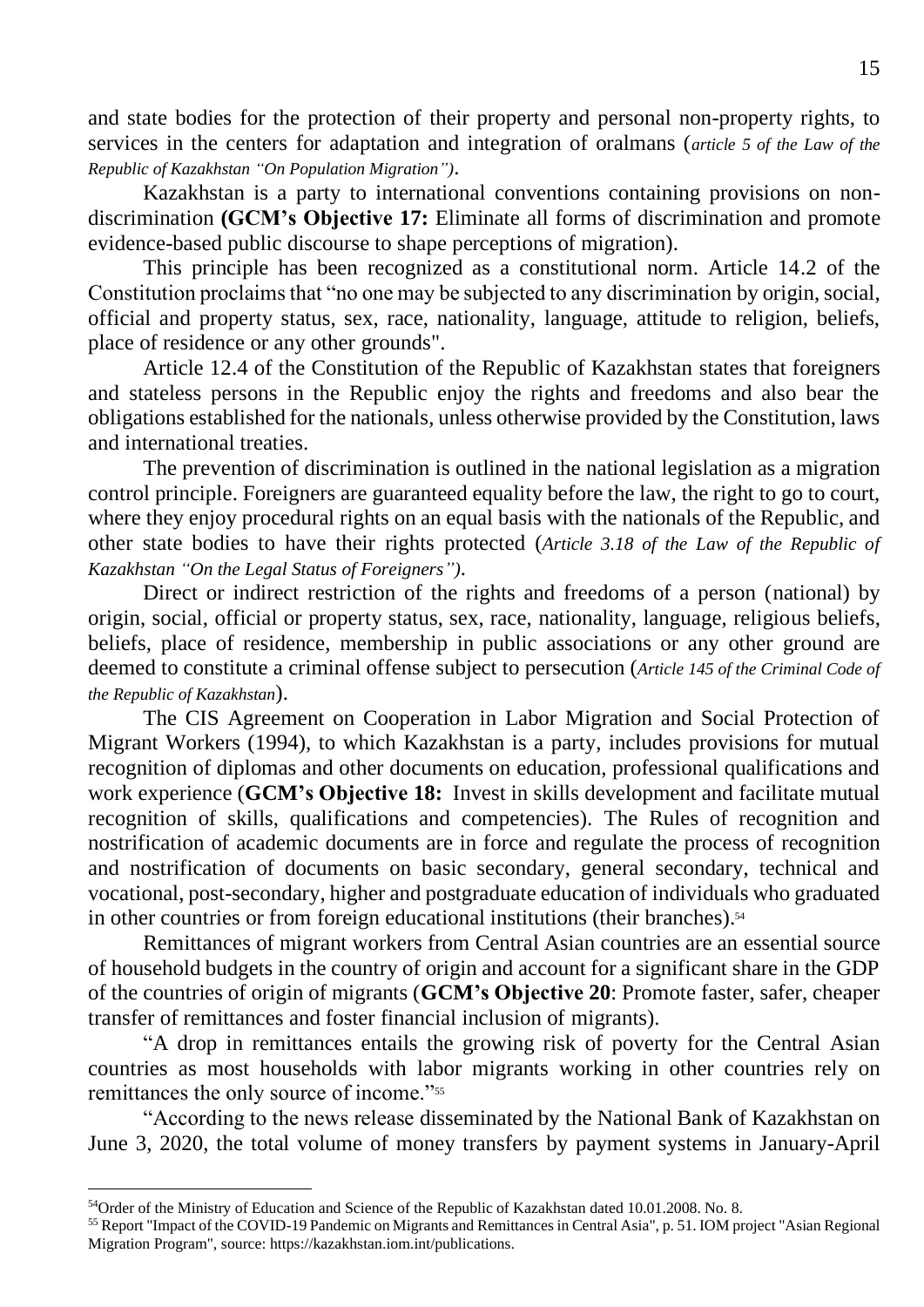2020 amounted to 246.2 billion tenge or approximately 613 million US dollars. This is 18.2% less than in the same period of the last year. Still the volume of overseas transfers to Kazakhstan dropped by 30.7%. Total volume of remittances received in Kazakhstan includes a 27.7% share of the Russian Federation. The overseas transfers in April 2020 dropped significantly and amounted to only 43.2% of the level of April 2019. Top countries in the structure of money transfers from Kazakhstan to foreign countries are taken by the Russian Federation (*37.7% in April 2020*) and Uzbekistan (*31.8%*), Kyrgyzstan accounts for about 4.9% of the total amount of transfers, and Tajikistan about 2%<sup>56</sup>.

Under Article 9 of the International Covenant on Economic, Social and Cultural Rights ratified by the Republic, the participating States recognize the right of everyone to social security (**GCM's Objective 22**: Establish mechanisms for portability of social security entitlements and earned and acquired benefits").

The UN Country Team praised the process of implementation of economic and social rights undertaken to "leave no one behind", having noted noting five social initiatives that Kazakhstan was implementing since March 2018. <sup>57</sup> These include lowering the cost of affordable housing and income tax reductions for low-paid populations.<sup>58</sup>

On December 20, 2019, the Agreement on Pension for Workers of the EAEU Member States was signed. The Unified Accumulative Pension Fund has been designated in the country as a competent authority for its implementation.

Foreigners and stateless persons temporarily staying in the territory of the Republic and asylum seekers receive medical assistance in the manner and volume stipulated by regulatory legal acts.

Clause 1 of the Code of the Republic of Kazakhstan "On People's Health and Healthcare System" dated 07.07.2020 states that these persons are entitled to a guaranteed amount of free medical aid *(GVFMA)* for diseases that threaten other people under the list and in the amount determined by the authorized body, unless otherwise provided by the laws of the Republic of Kazakhstan or ratified international treaties.<sup>59</sup>

Foreign workers arriving for self-employment or recruited by employers, including through intra-corporate transfer, business immigrants, seasonal foreign workers are required to have health insurance covering primary health care *(PHC)* and inpatient care.<sup>60</sup> Labor immigrants, regardless of the length of in-country stay, shall have the right to appeal to the mandatory social health insurance system *(SHIS),* also if they fall under the categories covered by the state.

To receive medical care within the mandatory health insurance system, labor immigrants must be insured and have a voluntary insurance policy that covers PHC services. A PHC institution shall provide medical care for immigrants upon an insurance contract.

For EAEU nationals, ambulance and emergency medical care services shall be provided free of charge and in full volume by medical and preventive institutions, regardless

<sup>56</sup> Report on Impact of the COVID-19 Pandemic on Migrants and Remittances in Central Asia, pp. 64-65, source: https://kazakhstan.iom.int/publications.

<sup>57</sup> Report of the Office of the United Nations High Commissioner for Human Rights dated August 26, 2019, source: https://undocs.org/ru/A/HRC/WG.6/34/KAZ/2.

<sup>58</sup> United Nations country team submission, par. 3.

<sup>59</sup>Order of the Minister of Health of the Republic of Kazakhstan "On Approval of the Rules for Provision of Medical Care to Immigrants" dated 30.09.2011. No. 665.

<sup>60</sup>See subparagraph 6) of Article 35, subparagraph 3) of paragraph 1 of Article 39, subparagraph 4) of paragraph 3 of Article 41 of the Law of the Republic of Kazakhstan "On population Migration".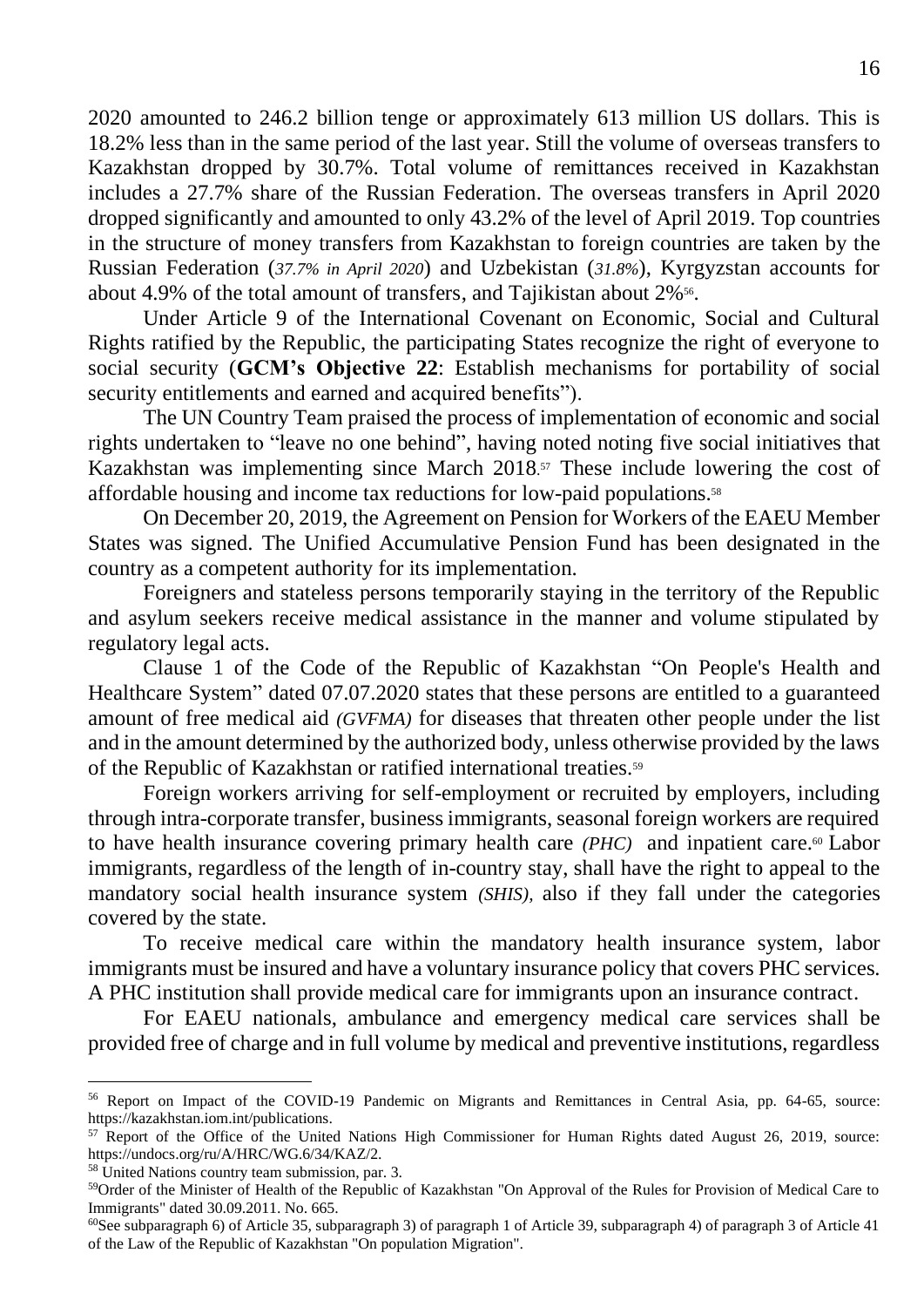of their ownership type under the Agreement on Provision of Medical Care to CIS nationals dated 03/27/1997 and the EAEU Treaty dated 05/29/2014.

From January 1 of this year, a total of 5109 foreign nationals were treated by medical organizations of the Republic for a total amount of 763.5 million tenge.

# **Expanding international cooperation.**

The Ministry of Internal Affairs of the Republic of Kazakhstan signed 25 international agreements, including 5 on migration cooperation, 3 on stay of the nationals in the territories of the parties, 17 on migration readmission (**GCM's Objective 23**: Strengthen international cooperation and global partnerships for safe, orderly and regular migration). The signature of readmission agreements with 36 more countries is underway (**GCM's Objective 21**: cooperate in facilitating safe and dignified return and readmission, as well as sustainable reintegration).

## *4. Means of Implementation*

Since Kazakhstan is a country of origin, transit and destination for migrants, the promotion of a safe, orderly **and regular migration remains a priority.**

The Review enabled the identification of financial, human and other needs and the call for expert and technical support for effective implementation of GCMs' target objectives.

The fullest integration of GCM's strategy and objectives will be facilitated by improved capacity of parties in the migration process, strengthened coordination and interaction, and an established interagency working group. Educational trainings shall be conducted for the officers of the migration service, special and law enforcement agencies, judges, labor and public social protection, education and science, healthcare, and others. The representative research programs should be expanded to identify key migration issues, especially amid global crisis.

Efforts should be aimed at establishing conditions for further localization of GCM's objectives in the documents of the state planning system and ensuring their effective implementation and monitoring.

Strengthened progress of GCM's implementation will be facilitated by consolidated efforts of the participating States, expanded international cooperation and rapid exchange of information, best practices and lessons learned. To strengthen the partnership in SDG's regional promotion, Kazakhstan geared the establishment of the UN Interregional Center for SDGs for Central Asia and Kazakhstan in Almaty. <sup>61</sup> The on-site coordination of measures towards implementation of GCM's objectives in the Central Asian region seems promising.

### *5. Next Steps*

Kazakhstan needs to continue working towards:

-further integration of GCM's strategies and goals into the national migration policy;

-improving national legislation related to protection of the rights and freedoms of migrants, overviewing the ratification of the UN International Convention on the Protection of the Rights of All Migrant Workers and Members of Their Families, recognizing the competence of the UN Committee on the Protection of the Rights of Migrant Workers;

-improving the level of collection and monitoring of statistical migration data and their harmonization with international migration statistics, developing a migrant trends prediction mechanism;

<sup>61</sup> Voluntary National Review "On the Implementation of the 2030 Agenda for Sustainable Development", 2019, p. 129.